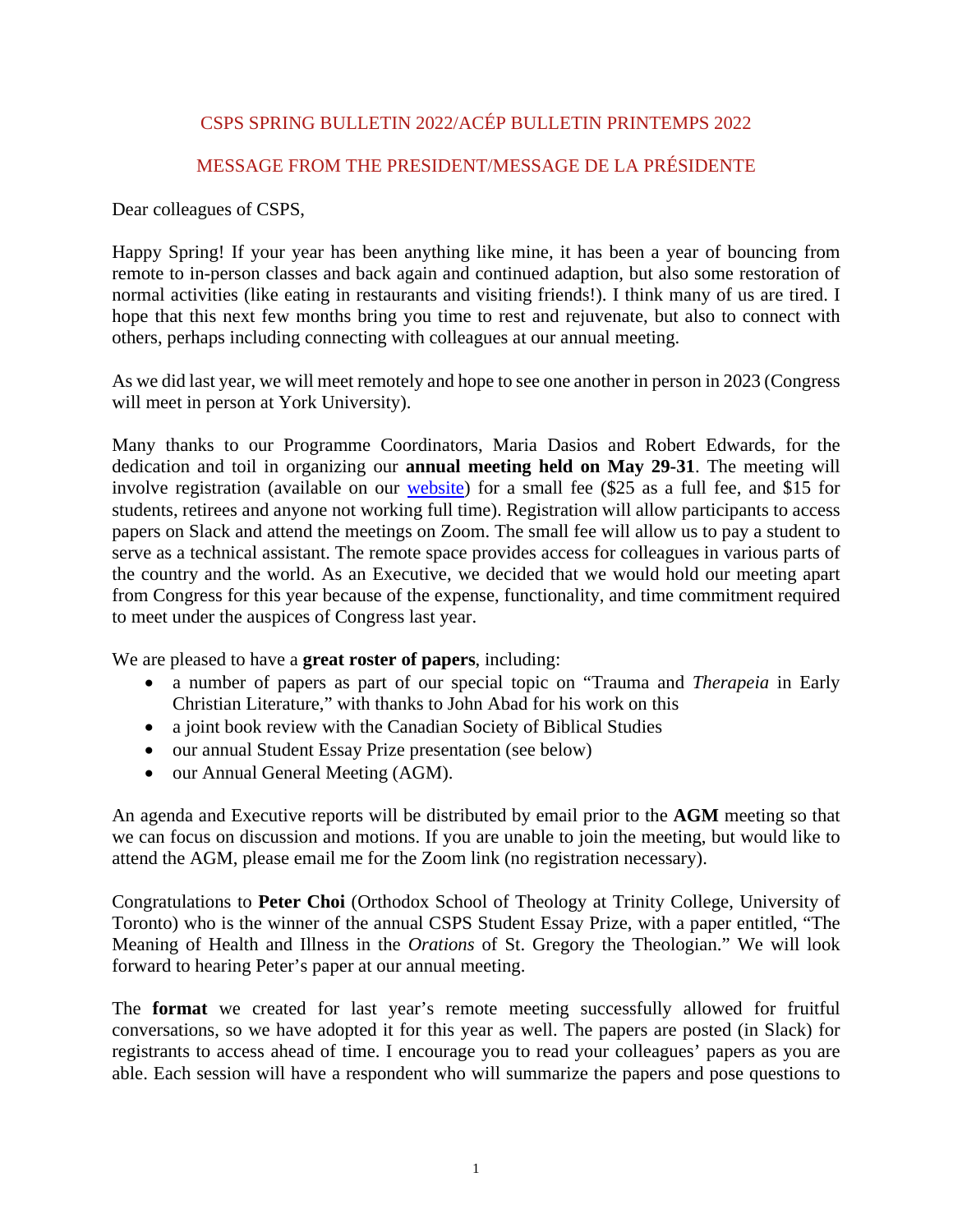the presenters. When each of the presenters has had a chance to respond, the discussion will be open to all in attendance.

In other news, this year has been another busy one.

I would like to begin with an exciting message from John Abad:

I would like to share with you the good news that the Congregation for Catholic Education in Rome has approved the application of St Augustine's Seminary in Toronto—a founding member of the Toronto School of Theology—to offer **a Licentiate program in Patristics**. It will be the only institution in North America aside from the Catholic University of America to offer such an Advance degree program focused in Patristics. The Licentiate degree is a Roman nomenclature for an advanced degree much more substantial than an MA in Theology. For the sake of comparison, the MA in Theology at Toronto School of Theology is one year full-time; the Licentiate degree is two years full-time. We will offer the program hyflex/dual delivery (live conferencing) for greater flexibility. Hence the student or even the instructor doesn't have to be physically present in Toronto to attend the courses. I am still working on the finer details of the program but we hope to have the inaugural year during SY 2023-2024. We will be happy to explore possibilities of collaboration with the CSPS, and perhaps even host regularly the annual conference.

Congratulations, John! This is a truly exciting development for Patristics in Canada, and we look forward to collaborating with this new program.

Congratulations also to all who have been publishing, giving conference papers and other **achievements** during the pandemic! Some of our colleagues' achievements are listed below. If you did not have a chance to respond to Eric's call for submissions, please email him to include your news in our next Bulletin. We would really like to hear about your work!

Hopefully you are all aware that we have **a new website:<https://cspsacep.ca/>**! Thank you again to Heather Barkman for her research and creation of this new website. Heather also manages our Twitter account, which I encourage you to check out.

The inaugural **lecture in a series in honour of Paul-Hubert Poirier** at Université Laval took place on November 10, 2021. The lecture was given by Antoine Paris, entitled, "Des textes plus ou moins oscillants: Propositions pour une analyse littéraire des corpus du Nouveau Testament et de Nag Hammadi" [\(https://ccsr.ca/en/the-paul-hubert-poirier-conference-first-edition/\)](https://ccsr.ca/en/the-paul-hubert-poirier-conference-first-edition/).

The Canadian Corporation for the Study of Religion (CCSR, the umbrella organization for religion societies in Canada; [https://ccsr.ca/en/\)](https://ccsr.ca/en/) now offers the journal *Studies in Religion / Sciences Religieuses* **in digital format**. If you included a SR subscription amount in your annual CSPS membership, you will have digital access to SR. If you have questions, please email Steven Muir [\(steven.muir@concordia.ab.ca\)](mailto:steven.muir@concordia.ab.ca).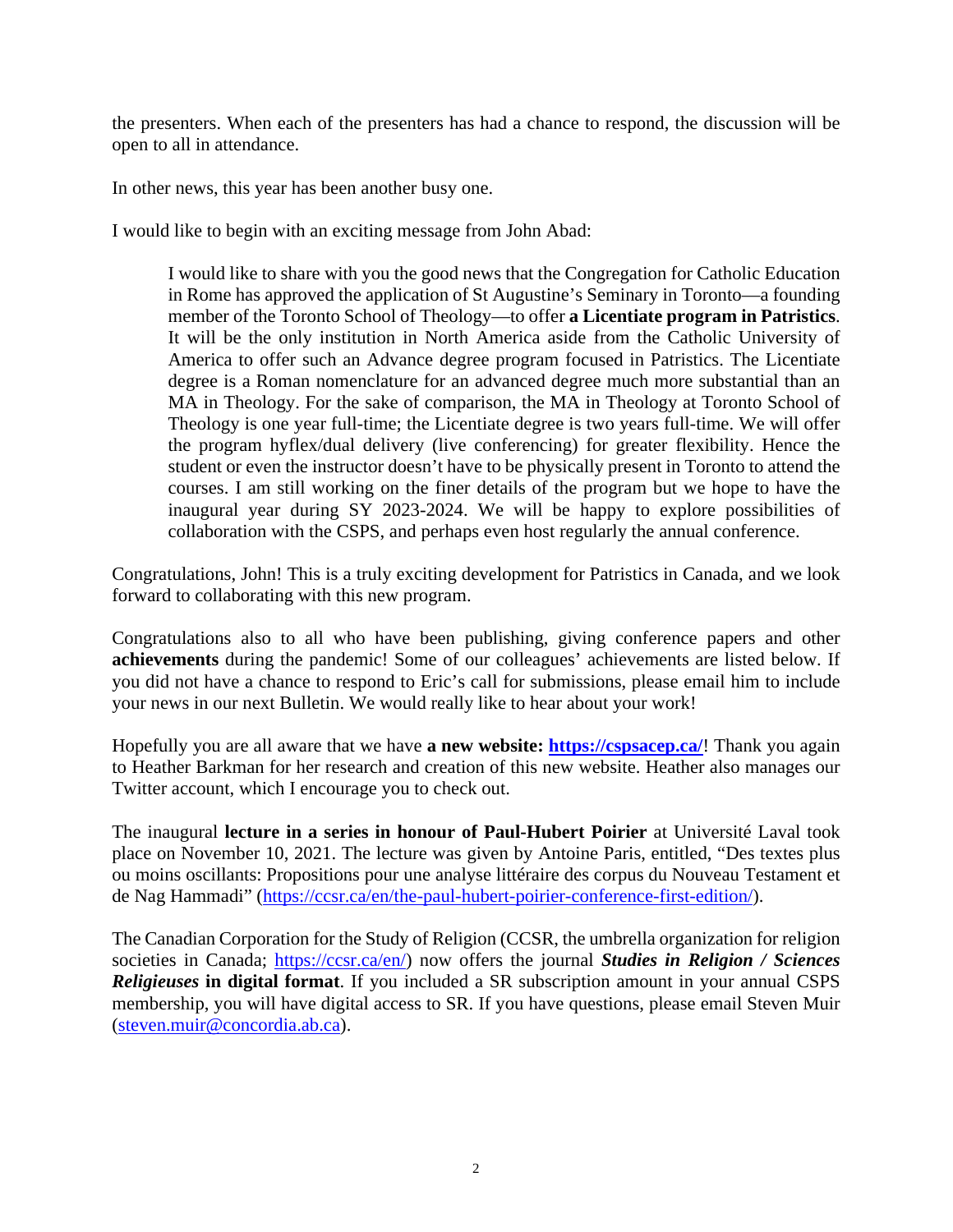The CCSR working group I have been facilitating, which is working on equity, diversity, and decolonization, offered our first roundtable conversation over Zoom, open to all members of CCSR societies on May 9, entitled "**Disrupting Colonialism in the 'Study of Religion**.'" The work continues!

As part of CCSR, we are encouraged to **submit articles** for *Studies in Religion / Sciences Religieuses* and **book proposals** to either the English book series [Advancing Studies in Religion,](http://www.mqup.ca/our-series-pages-178.php) published with McGill-Queens University Press (Sarah Wilkins-Laflamme, series editor) or French book series [Matière à pensée,](https://www.pum.umontreal.ca/collections/matiere-a-pensee/) published with Les Presses de l'Université de Montréal (Diana Dimitrova and Marc Dumas, series editors).

Our society is a registered charity, so we are able to provide tax receipts for donations. Especially as we meet remotely once again, I encourage you to consider **making a donation** to help with future CSPS initiatives.

Finally, **thank you** for your membership in this society and for your work in Patristics and Late Antiquity. There is much to learn from the wisdom and ways of the past, and even more to learn as we dialogue with one another. If you are interested in getting more involved with our society, please let me or another Executive member know. I hope to see you on Zoom at the end of May!

With best wishes,

Mona Tokarek LaFosse [\(mlafosse@luther.wlu.ca\)](mailto:mlafosse@luther.wlu.ca) President

Chères et chers collègues de l'ACÉP,

Joyeux printemps! Si votre année a ressemblé à la mienne, elle a été marquée par le passage de cours à distance à des cours en personne et vice-versa, par une adaptation continue, mais aussi par un certain retour à des activités normales (comme manger au restaurant et visiter des ami[e]s!). Je pense que beaucoup d'entre nous sommes fatigué(e)s. J'espère que les prochains mois vous permettront de vous reposer et de vous ressourcer, mais aussi d'entrer en contact avec d'autres personnes, y compris peut-être avec des collègues lors de notre rencontre annuelle.

Comme l'année dernière, nous nous réunirons à distance en espérant nous revoir en personne en 2023 (le Congrès se réunira en personne à l'Université de York).

Un grand merci à nos coordinateurs de programme, Maria Dasios et Robert Edwards, pour leur dévouement et leur travail dans l'organisation de notre **rencontre annuelle qui se tiendra du 29 au 31 mai**. La rencontre exigera une inscription (disponible sur notre [site Web\)](https://cspsacep.ca/reunion-meeting/) moyennant une somme modique (25 \$ pour les frais complets, et 15 \$ pour les étudiant[e]s, les retraité[e]s et toute personne ne travaillant pas à temps plein). L'inscription permettra aux participant(e)s d'accéder aux documents sur Slack et d'assister aux réunions sur Zoom. Les frais nous permettront de rémunérer un(e) étudiant(e) qui servira d'assistant(e) technique. L'espace à distance offre un accès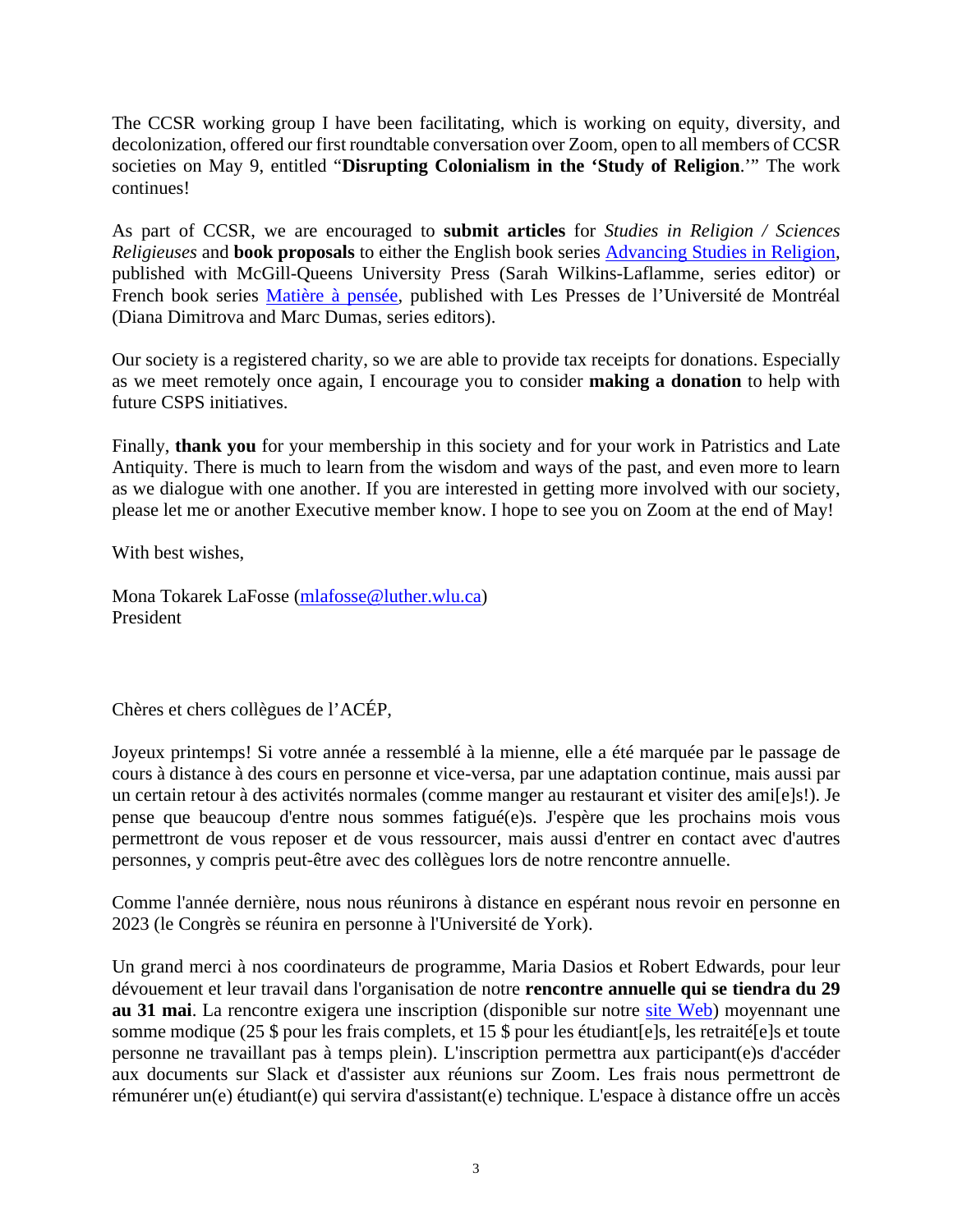aux collègues situé(e)s dans diverses régions du pays et du monde. En tant qu'Exécutif, nous avons décidé de tenir notre réunion en dehors du Congrès cette année en raison des frais, de la fonctionnalité et du temps qui ont été requis pour nous réunir sous les auspices du Congrès l'année dernière.

Nous sommes heureux d'avoir un **excellent éventail de communications**, y compris :

- un certain nombre de communications dans le cadre de notre atelier sur « Trauma et *Therapeia* dans la littérature chrétienne ancienne », avec des remerciements à John Abad pour son travail sur ce sujet;
- une critique de livre conjointe avec la Société canadienne des études bibliques;
- notre présentation annuelle du Prix pour le travail étudiant (voir ci-dessous);
- notre Assemblée générale annuelle (AGA).

Un ordre du jour et les rapports de l'Exécutif seront distribués par courriel avant la réunion de l'**AGA** afin que nous puissions nous concentrer sur les discussions et les résolutions. Si vous ne pouvez pas vous joindre à la réunion, mais que vous souhaitez assister à l'AGA, veuillez m'envoyer un courriel pour obtenir le lien Zoom (aucune inscription nécessaire).

Félicitations à **Peter Choi** (École de théologie orthodoxe du Trinity College, Université de Toronto) qui a remporté le Prix annuel pour le travail étudiant de l'ACÉP, avec un article intitulé « The Meaning of Health and Illness in the Orations of St. Gregory the Theologian ». Nous avons hâte d'entendre la présentation de Peter lors de notre rencontre annuelle.

Le **format** que nous avons choisi pour la rencontre à distance de l'année dernière a rendu possible des conversations fructueuses, si bien que nous l'avons à nouveau retenu pour cette année. Les textes des communications seront accessibles (dans Slack) pour que les personnes inscrites puissent y accéder à l'avance. Je vous encourage à lire les articles de vos collègues dès que vous le pourrez. Chaque session aura un(e) répondant(e) qui résumera les communications et posera des questions aux présentatrices/présentateurs. Lorsque chacune et chacun auront eu l'occasion de répondre, la discussion sera ouverte à tous les participant(e)s.

Par ailleurs, cette année en fut une encore bien remplie.

J'aimerais commencer par un message important de John Abad :

« J'aimerais partager avec vous la bonne nouvelle que la Congrégation pour l'éducation catholique à Rome a approuvé la demande du St Augustine's Seminary de Toronto – un membre fondateur de la Toronto School of Theology – d'offrir **un programme de licence en patristique**. Ce sera la seule institution en Amérique du Nord, à part la Catholic University of America, à offrir un tel programme de diplôme avancé axé sur la patristique. Le diplôme de licence est une nomenclature romaine pour un diplôme avancé beaucoup plus substantiel qu'une maîtrise en théologie. À titre de comparaison, la maîtrise en théologie de l'École de théologie de Toronto dure un an à temps plein; alors que le diplôme de licence dure deux ans à temps plein. Nous proposerons le programme en mode hyflex/comodal (conférence en direct) pour une plus grande flexibilité. Ainsi, l'étudiant ou même l'instructeur n'aura pas besoin d'être physiquement présent à Toronto pour suivre les cours. Je travaille encore sur les détails du programme, mais nous espérons que l'année inaugurale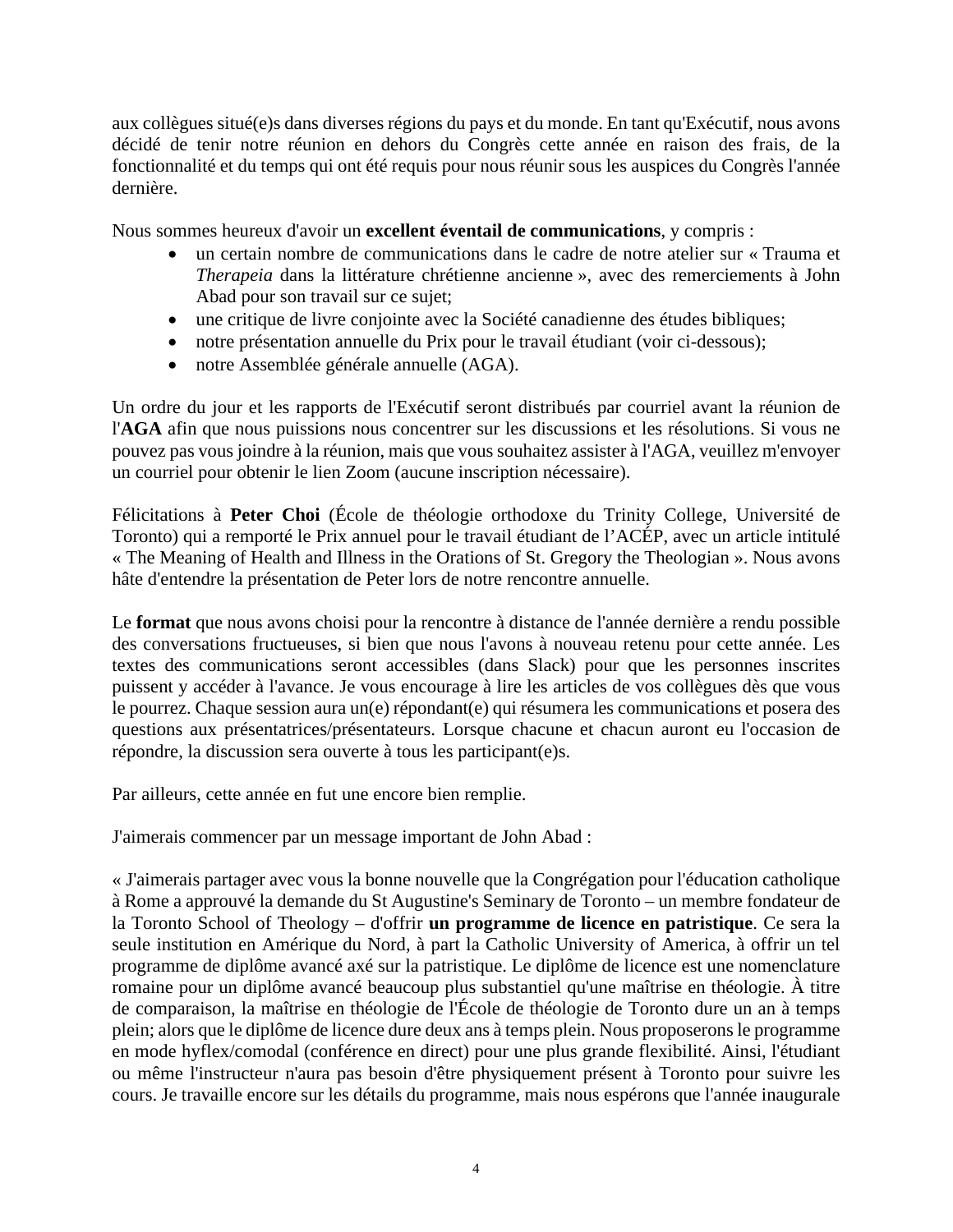aura lieu pendant l'année scolaire 2023-2024. Nous serons heureux d'explorer les possibilités de collaboration avec l'ACÉP, et peut-être même accueillir régulièrement la conférence annuelle ».

Félicitations John! Il s'agit d'un développement vraiment important pour la patristique au Canada, et nous espérons avoir le plaisir de collaborer avec ce nouveau programme.

Félicitations également à tous ceux et celles qui ont publié, présenté des communications à des conférences et accompli d'autres **réalisations** pendant la pandémie! Certaines des réalisations de nos collègues sont énumérées ci-dessous. Si vous n'avez pas eu l'occasion de répondre à l'appel d'Eric, veuillez lui envoyer un courriel afin d'inclure vos nouvelles dans notre prochain bulletin. Nous aimerions vraiment entendre parler de votre travail!

Vous êtes toutes et tous certainement au courant que nous avons **un nouveau site Web : <https://cspsacep.ca/>**! Merci encore à Heather Barkman pour ses recherches et la création de ce nouveau site. Heather gère également notre compte Twitter, que je vous encourage à consulter.

La **conférence inaugurale d'une série en l'honneur de Paul-Hubert Poirier** à l'Université Laval a eu lieu le 10 novembre 2021. La conférence a été donnée par Antoine Paris et s'intitulait : « Des textes plus ou moins oscillants : Propositions pour une analyse littéraire des corpus du Nouveau Testament et de Nag Hammadi » [\(https://ccsr.ca/fr/premiere-conference-paul-hubert-poirier/\)](https://ccsr.ca/fr/premiere-conference-paul-hubert-poirier/).

La Corporation canadienne des sciences religieuses (CCSR, l'organisme qui chapeaute les associations pour l'étude des religions au Canada; [https://ccsr.ca/fr/\)](https://ccsr.ca/fr/) offre maintenant la revue *Studies in Religion / Sciences Religieuses* **en format numérique**. Si vous avez inclus un montant pour l'abonnement à SR dans votre adhésion annuelle à l'ACÉP, vous aurez un accès numérique à SR. Si vous avez des questions, veuillez envoyer un courriel à Steven Muir [\(steven.muir@concordia.ab.ca\)](mailto:steven.muir@concordia.ab.ca).

Le groupe de travail de la CCSR que j'ai animé, qui travaille sur l'équité, la diversité et la décolonisation, a offert sa première table ronde sur Zoom, ouverte à tous les membres des associations de la CCSR, le 9 mai, intitulée « Questionner le colonialisme dans les "études sur la religion" ». Le travail continue!

Dans le cadre de la CCSR, nous sommes encouragé(e)s à **soumettre des articles** pour *Studies in Religion / Sciences Religieuses* et des **propositions de livres** pour la collection anglophone [Advancing Studies in Religion,](http://www.mqup.ca/our-series-pages-178.php) publiée par McGill-Queens University Press (Sarah Wilkins-Laflamme, éditrice de la collection) ou pour la collection francophone [Matière à pensée,](https://www.pum.umontreal.ca/collections/matiere-a-pensee/) publiée par Les Presses de l'Université de Montréal (Diana Dimitrova et Marc Dumas, éditeurs de la collection).

Notre association est un organisme de bienfaisance enregistré, et nous sommes donc en mesure de fournir des reçus fiscaux pour les dons. D'autant plus que nous nous réunissons à distance une fois de plus, je vous encourage à envisager **de faire un don** pour aider les initiatives futures de l'ACÉP.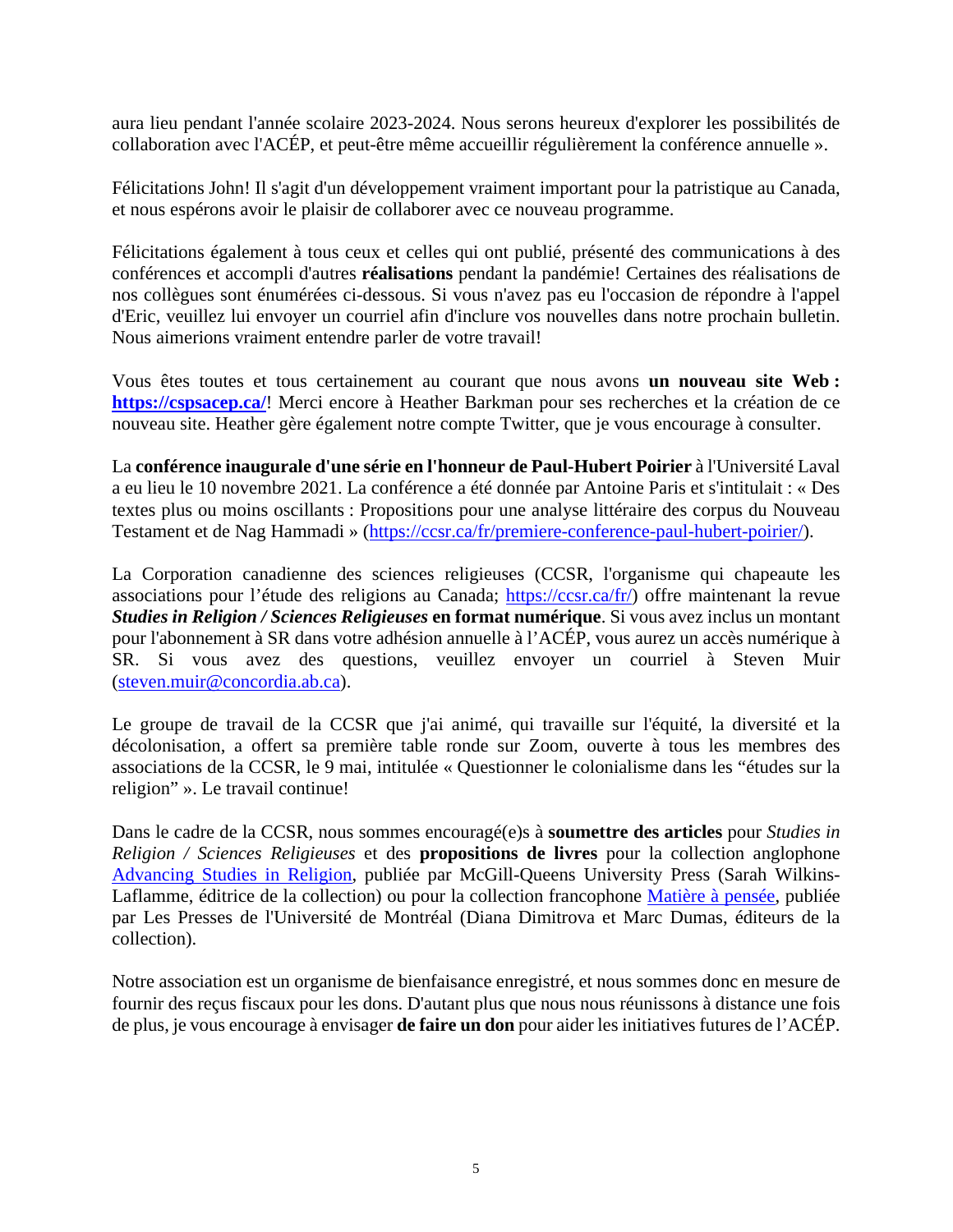Enfin, **je vous remercie** pour votre adhésion à cette association et pour vos travaux sur la patristique et l'Antiquité tardive. Il y a beaucoup à apprendre de la sagesse et des traditions du passé, et encore plus à apprendre en dialoguant les uns avec les autres. Si vous souhaitez vous impliquer davantage dans notre association, faites-le moi savoir, ou à un autre membre de l'Exécutif. J'espère vous voir sur Zoom à la fin du mois de mai!

Avec mes meilleurs vœux,

Mona Tokarek LaFosse [\(mlafosse@luther.wlu.ca\)](mailto:mlafosse@luther.wlu.ca) Présidente

#### RENCONTRE ANNUELLE/ANNUAL MEETING

Notre rencontre annuelle approche à grands pas!

La rencontre de cette année aura lieu sur Zoom du 29 au 31 mai 2022, indépendamment du Congrès canadien des sciences sociales et humaines.

Nous avons prévu un éventail passionnant de communications et de répondant(e)s. Tous les membres sont invité(e)s à prendre connaissance de notre programme mis à jour (ci-joint) et à s'inscrire [ici](https://cspsacep.ca/reunion-meeting/) (défilez vers le bas) pour avoir accès à l'avance aux articles et assister à la rencontre annuelle.

Les frais d'inscription à la conférence sont de **25 \$ pour les professeurs à temps plein et de 15 \$ pour les étudiants/membres non affiliés**. Ces frais permettront de recruter un(e) assistant(e) technique pour la conférence virtuelle de cette année et d'établir un fonds de voyage pour les années à venir.

Nous nous réjouissons de vous voir nombreuses et nombreux dans quelques semaines,

Maria Dasios & Robert Edwards, Coordinateurs du programme

Our Annual Meeting is fast approaching!

This year's meeting will take place on Zoom from May 29 to May 31, 2022, independent of the Canadian Congress of the Social Sciences and Humanities.

We have an exciting array of papers and respondents lined up. All members are invited to peruse our current programme (attached) and register [here](https://cspsacep.ca/reunion-meeting/) (scroll to the bottom) to gain access to precirculated papers and attend the annual meeting.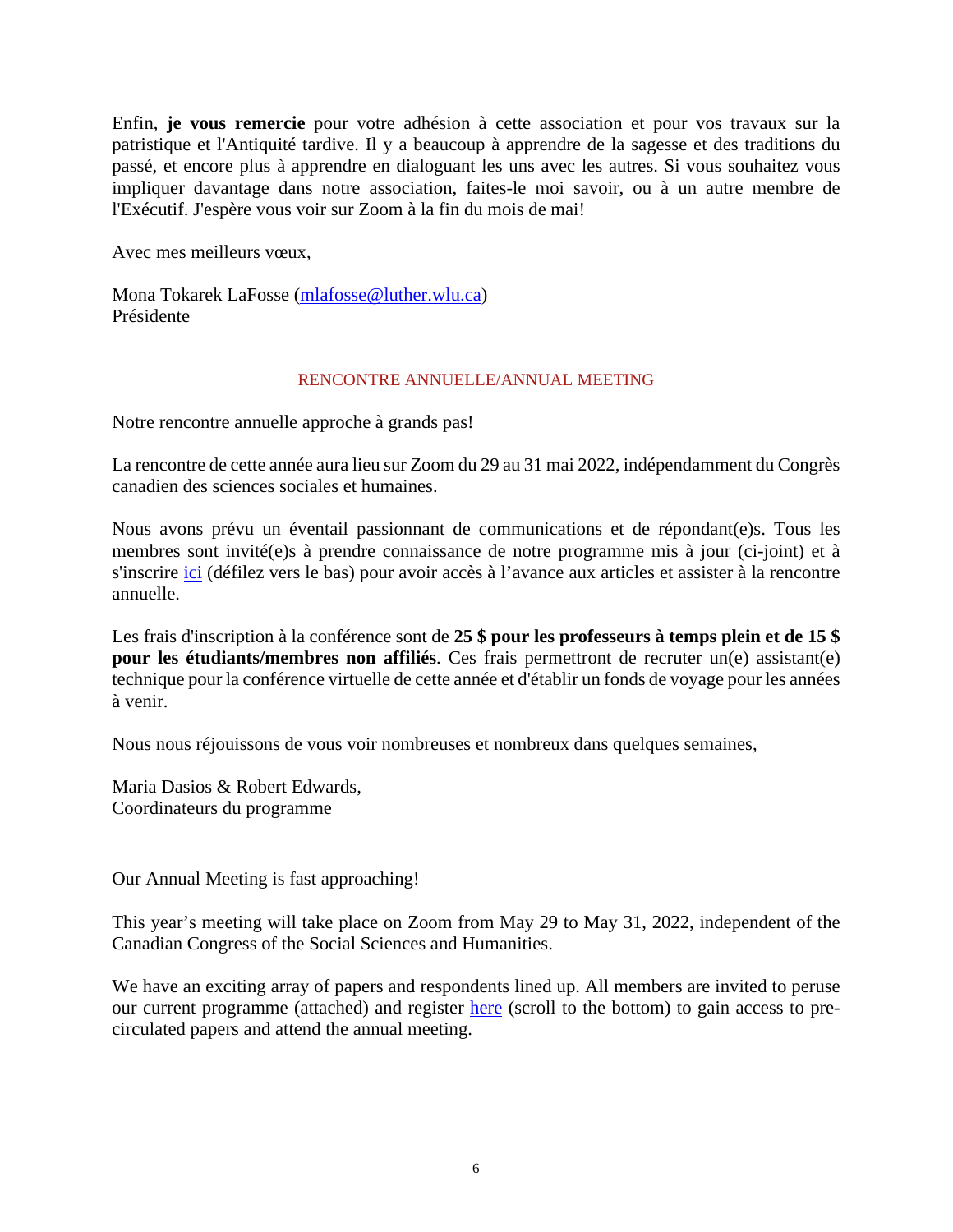Conference fees are **\$25 for full time faculty and \$15 for students/unaffiliated members.** These fees will help secure a tech assistant for this year's virtual conference and establish a travel fund for future years.

Looking forward to seeing many of you in just a few weeks,

Maria Dasios & Robert Edwards, Programme Coordinators

#### NOUVELLES/NEWS

#### **PUBLICATIONS**

#### **Maria Dasios**

"Revealing from Above What Is Hidden Below: Macrina's Seal and Gregory's Hermeneutics of Optimism," *Journal of Early Christian Studies* 30.1 (2022): 31–58. [doi:10.1353/earl.2022.0001.](http://doi.org/10.1353/earl.2022.0001)

#### **Theodore De Bruyn**

"An Anatomy of a Crisis in Ecclesiastical Leadership: Isidore and Eusebius in Pelusium," *Zeitschrift für Antikes Christentum/Journal of Ancient Christianity*, forthcoming 2023.

"A Greek-Coptic Miaphysite Litany from Thebes (*P.Mon.Epiph*. 49)," *Vigiliae Christianae*, forthcoming 2022.

"Papyri, Parchments, and Ostraca and the Study of Ancient Christianity Today." Pages 391–410 in *The Discoveries of Manuscripts from Late Antiquity: Their Impact on Patristic Studies and the Contemporary World*. Edited by Patricia Ciner and Alyson Nunez. Turnhout, Brepols: 2021.

#### **Miriam De Cock**

"Origen's Mediation of the Logos in his Exegesis of the Old Testament Psalms and Prophets," *Studia Patristica*. Papers presented at the Seventeenth International Conference on Patristic Studies held in Oxford (December, 2021).

#### **Sean Hannan**

With W. Ezekiel Goggin, *Mysticism and Materialism in the Wake of German Idealism*. London-New York: Routledge, 2022.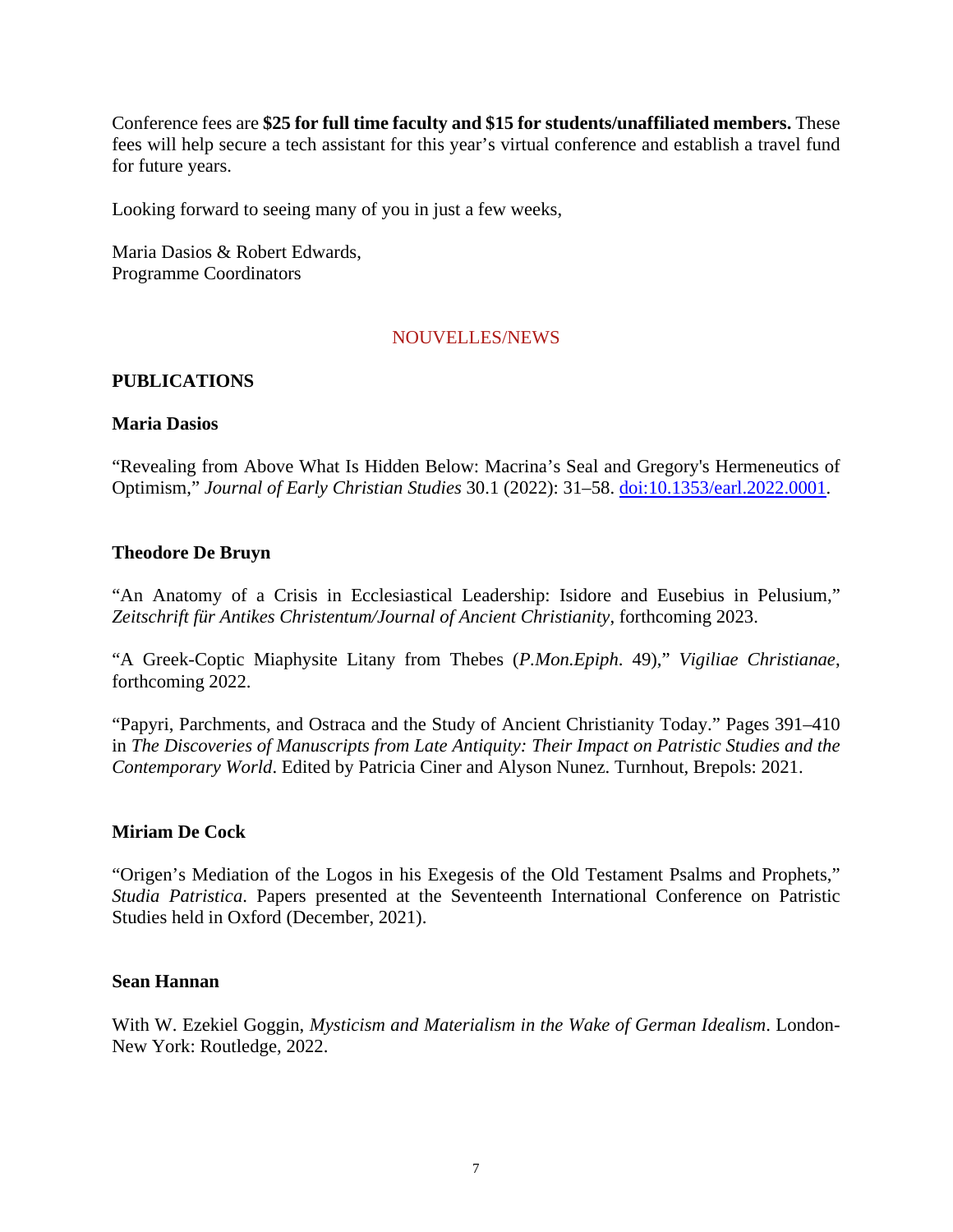# **OTHER NEWS/AUTRE NOUVELLES: New Positions/Nouveaux postes**

**Maria Dasios** will be a post-doctoral research fellow at the University of Toronto (Mississauga campus) beginning June 2022.

**Miriam De Cock** was awarded a postdoctoral position in the ERC project, "An Intersectional Analysis of Ancient Jewish Travel Narratives," led by Elisa Uusimäki and hosted by Aarhus University's School of Culture and Society. She will work on a project that involves early Christian reception of ancient Jewish travel.

#### **Defended Doctoral Theses/Défenses de thèses de doctorat**

**Maria Dasios** successfully defended her dissertation, entitled "Compound Natures, Cognate Medicines: Material Media and Christian Soul-Direction in Late Antique Anatolia," at the University of Toronto in December 2021, under the supervision of Kyle Smith.

#### **Invited Talks and Summer Courses/Conférences invitées et cours d'été**

#### **Miriam De Cock**

"Discerning Origen's Sources of Exegetical Authority," Trinity College Dublin's Centre for Biblical Studies, May 10, 2022.

#### **Sean Hannan**

This Spring and Summer, Sean Hannan will be giving virtual talks related to his new book (see **Publications**) at the Kalamazoo Medieval Congress and at the upcoming meeting of the Mysticism & Lived Experience Network [\(https://mysticismlivedexperience.wordpress.com/\)](https://mysticismlivedexperience.wordpress.com/).

**Robert Kitchen** is teaching the Syriac intensive course for doctoral students this July-August at Hill Museum & Manuscript Library, St. John's University, Collegeville, Minnesota, sponsored by Dumbarton Oaks Research Library, Washington, DC.

#### **Research Stay/Séjours de recherche**

**Miriam De Cock** will be at Trinity College Dublin's Centre for Biblical Studies in April and May 2022.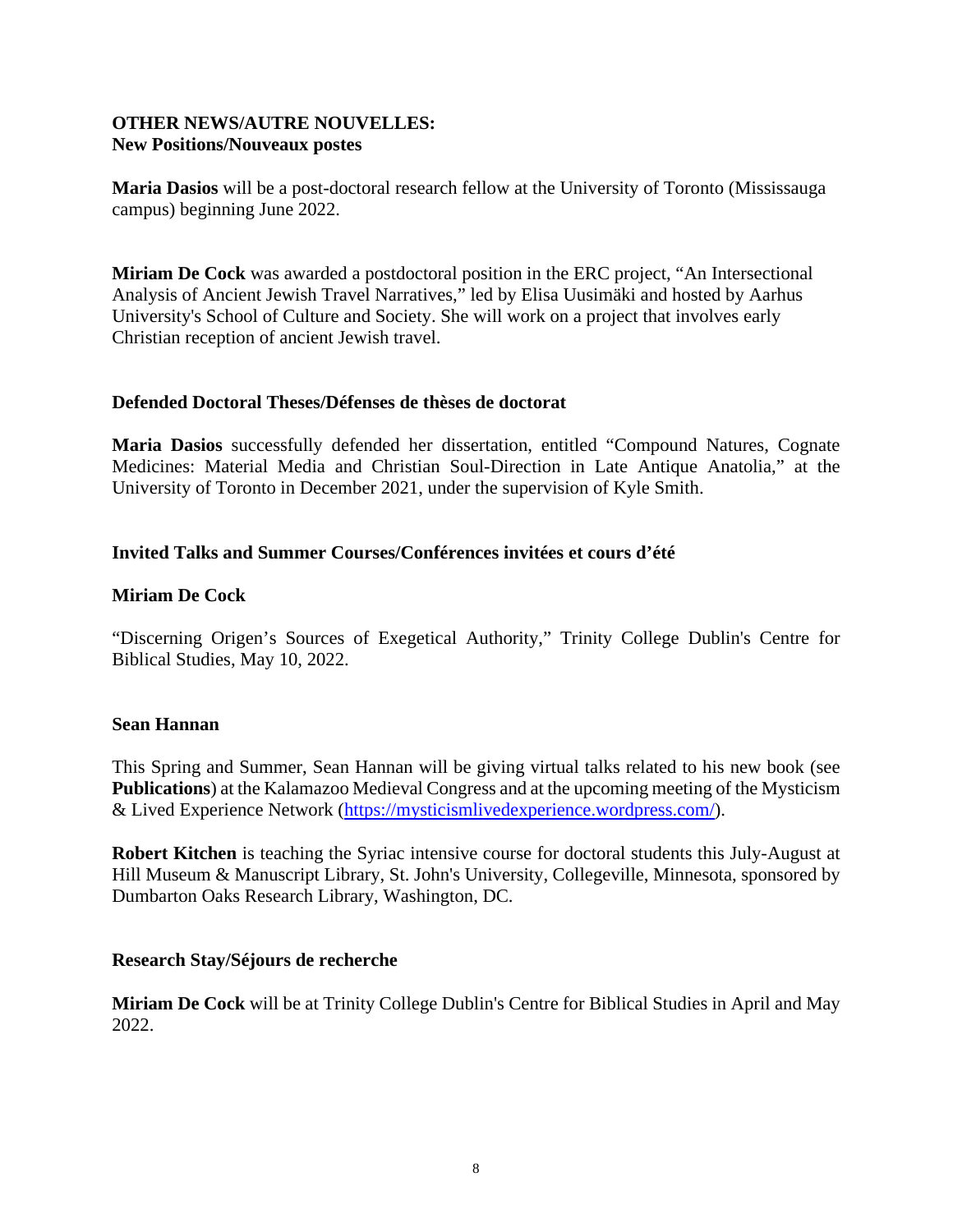#### **Papers/Communications**

**Sean Hannan** will be giving a talk on Augustine's use of the term *peregrinatio* as part of the Implicit Religion conference in the UK [\(https://www.implicitreligion.co.uk/ir-uk/implicit](https://www.implicitreligion.co.uk/ir-uk/implicit-religion-uk-cfp)[religion-uk-cfp\)](https://www.implicitreligion.co.uk/ir-uk/implicit-religion-uk-cfp).

#### **News from St. Augustine's Seminary**

Recently, the Congregation for Catholic Education granted the petition of St. Augustine's Seminary of Toronto to become a Pontifical Faculty of Theology, *sui iuris*. This status allows St. Augustine's Seminary to establish and grant ecclesiastical degrees of Licentiate (STL) and Doctorate (STD) in theology. Plans are afoot to offer a two-year Licentiate in Patristics in the near future. The program is envisioned to have a full hyflex- dual delivery mode for greater flexibility. John Abad.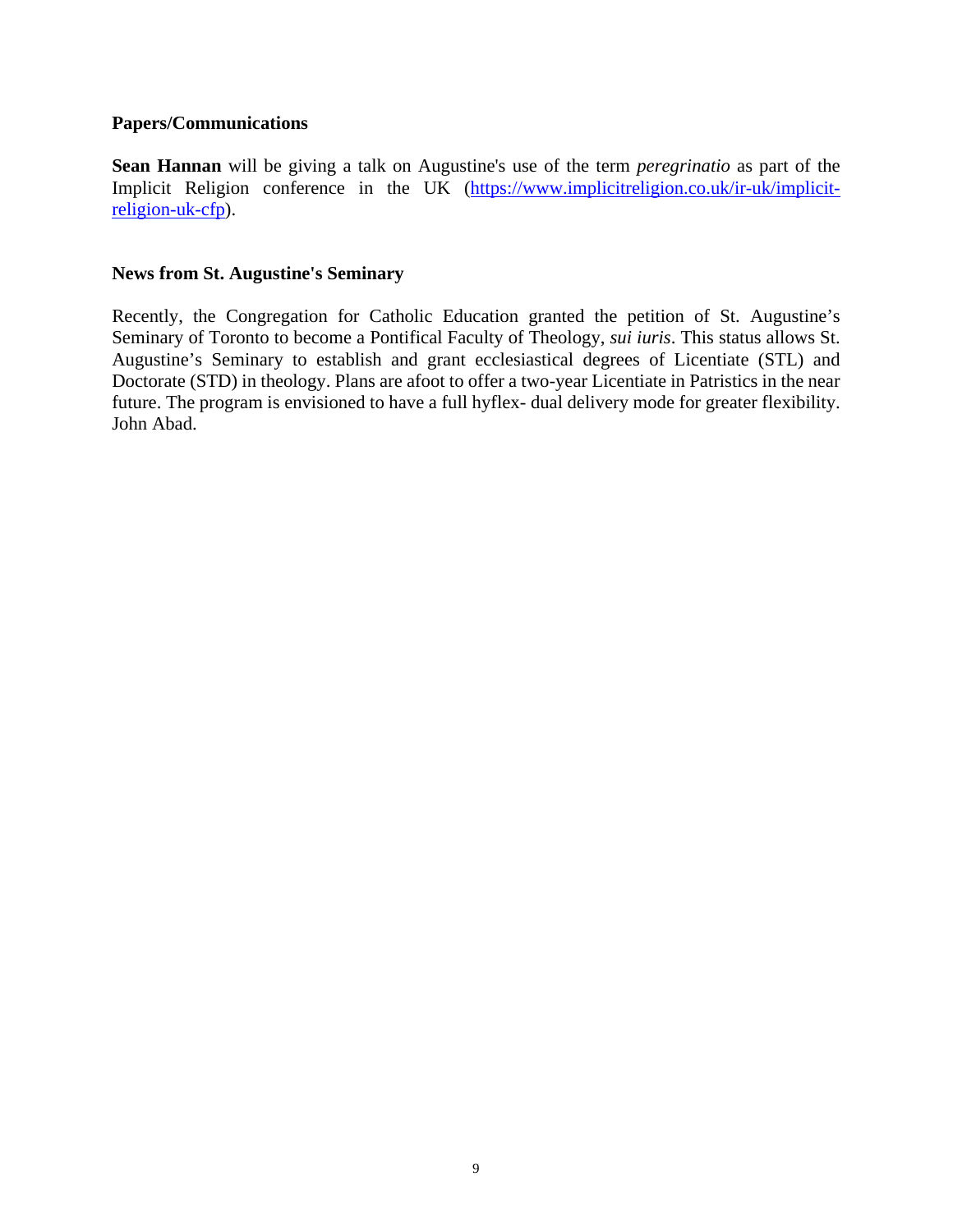# **DRAFT PROGRAMME**

# **Annual Meeting of the Canadian Society of Patristic Studies / Association canadienne des études patristiques**

# **29–31 May 2022**

# **\*\*\* Please note that the times provided are all in Eastern Daylight Time (EDT)**

This year's program will follow the format of last year's annual meeting.

Each regular session will be in a panel format, in which:

- 1. A respondent has agreed to summarize and respond to the papers
- 2. Each panelist will be invited to respond (approx. 5 minutes each)
- 3. The remainder of the time will be open for questions from anyone present.

Panelists will not be reading their papers. Therefore, all conference participants are encouraged to read/view all of the papers that are posted ahead of the session.

Papers will be available from May 10, via a Slack workspace hosted by CSPS/ACEP. Zoom links for the conference itself will be emailed separately to conference participants at this time.

Please contact programme coordinators Maria Dasios (m.dasios@utoronto.ca) or Robert Edwards (robert.edwards $@$ theologie.uni-goettingen.du) with questions.

# **Sunday, 29 May 2022**

| 11:30-11:45   | Log-in, check system, informal greetings                                                                                                                                     |
|---------------|------------------------------------------------------------------------------------------------------------------------------------------------------------------------------|
| $11:45-12:00$ | <b>Welcome from President</b>                                                                                                                                                |
|               | Mona Tokarek LaFosse                                                                                                                                                         |
| $12:00-12:30$ | <b>Student Award Paper</b>                                                                                                                                                   |
|               | Peter T. Choi, Orthodox School of Theology at Trinity College, University of<br>Toronto<br>"The Meaning of Health and Illness in the Orations of St. Gregory the Theologian" |
| $12:30-13:30$ | <b>Lunch break</b>                                                                                                                                                           |
| $13:30-14:15$ | Trauma and <i>Therapeia</i> in Early Christian Literature, Part 1                                                                                                            |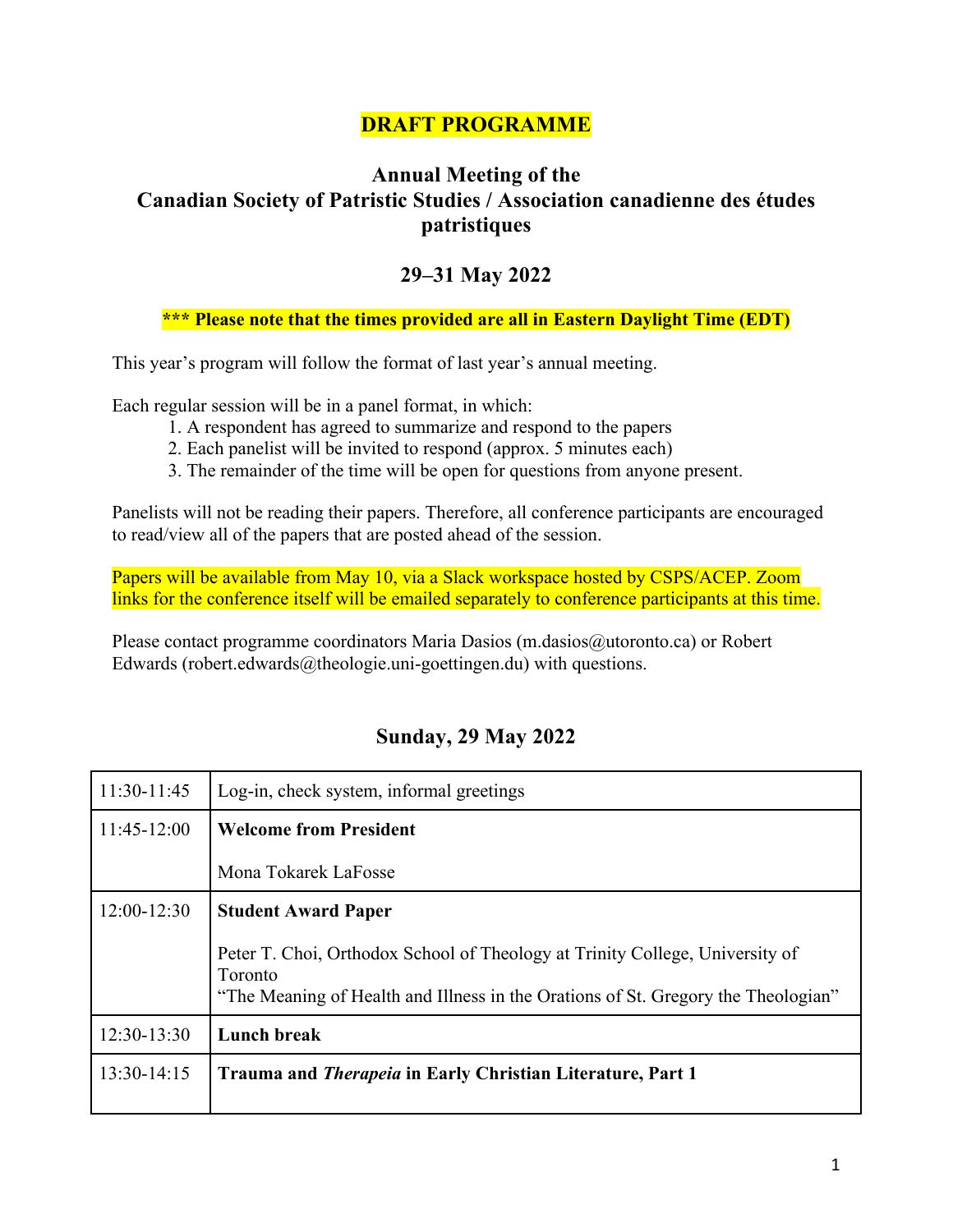|                   | Presider: Jared Secord, University of Calgary<br>John Abad, St. Augustine's Seminary & Toronto School of Theology<br>"Tertullian's <i>De Patientia</i> : a Christian response to the dilemma of changing fortune<br>and suffering"<br>Paul Hartog, Faith Baptist Theological Seminary<br>"Martyrology and Axiology: Negotiating Sacrifice and Trauma through an Ordering<br>of Values in the Apostolic Fathers"                                                                                                                                                                                                |
|-------------------|----------------------------------------------------------------------------------------------------------------------------------------------------------------------------------------------------------------------------------------------------------------------------------------------------------------------------------------------------------------------------------------------------------------------------------------------------------------------------------------------------------------------------------------------------------------------------------------------------------------|
| 14:15-14:30       | <b>Break</b>                                                                                                                                                                                                                                                                                                                                                                                                                                                                                                                                                                                                   |
| $14:30-$<br>15:15 | Trauma and Therapeia in Early Christian Literature, Part 2<br>Presider: Jennifer Otto, University of Lethbridge<br>Scott Harrower, Ridley College<br>"Promoting recovery from trauma in third century Carthaginian martyr texts: an<br>integrated scientific and historiographical approach"<br>Miriam DeCock, Aarhus University<br>"The Early Christian Exegete as Ritual Healer: The Examples of Origen and<br>Chrysostom"<br>Marcin Wysocki, John Paul II Catholic University of Lublin<br>"How to recover from traumatic experiences? The answers and examples made by<br>Paulinus of Nola in his letters" |

# **Monday, 30 May 2022**

| $10:00 - 10:15$ | Log-in, check system, informal greetings                                                                                                                      |
|-----------------|---------------------------------------------------------------------------------------------------------------------------------------------------------------|
| $10:15 - 11:15$ | Trauma and <i>Therapeia</i> in Early Christian Literature, Part 3:<br><b>Reception History of Galatians 6:17 in Patristic Literature</b>                      |
|                 | Presider: Warren Campbell, University of Notre Dame                                                                                                           |
|                 | Steven Muir, Concordia University of Edmonton<br>"Two-way trauma in Paul's letter to the Galatians"                                                           |
|                 | Jimmy Chan, Carey Theological College<br>"The Therapeutic Gospel for the Traumatic World: Stigmata domini Iesu Christi in<br>corpore as the Crown of Victory" |
|                 | Wendy Elgersma Helleman, University of Jos & University of Toronto                                                                                            |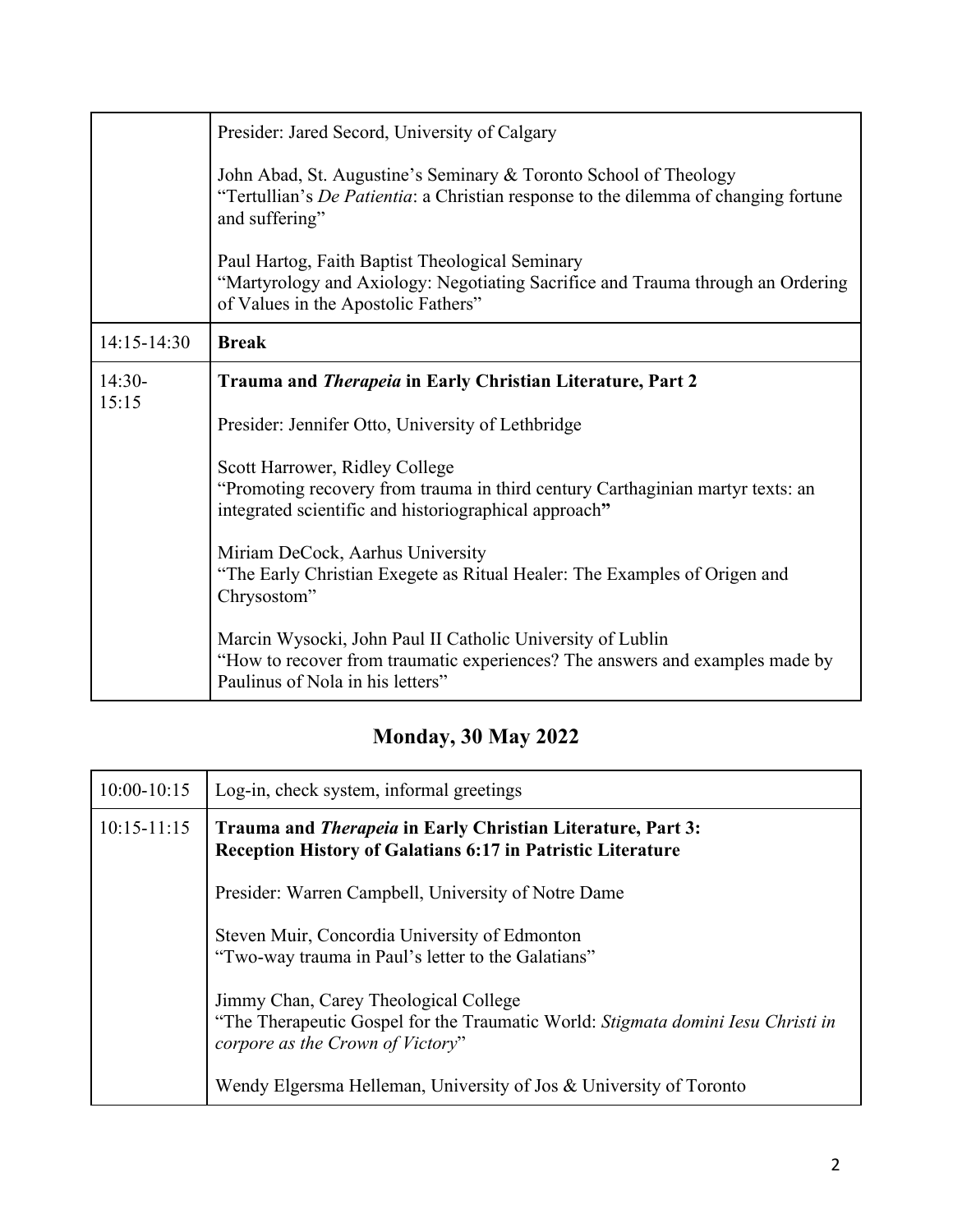|             | "Marius Victorinus on the <i>stigmata</i> of the apostle Paul in Galatians 6:17 (Comm.<br>Gal. 2.6.17)"                                                                          |
|-------------|----------------------------------------------------------------------------------------------------------------------------------------------------------------------------------|
|             | Maria Dasios, University of Toronto<br>"Rendering trauma beneficialfor whom? Gregory of Nyssa's Homily 12 on the<br>Song of Songs"                                               |
| 11:15-11:30 | <b>Break</b>                                                                                                                                                                     |
| 11:30-12:30 | Grace, Gifts, and Agency                                                                                                                                                         |
|             | Presider: John Solheid, St. Cloud, Minnesota                                                                                                                                     |
|             | Don Springer, McMaster Divinity College<br>"A Paradise of Mercy: Theophilus on Theosis"                                                                                          |
|             | Mark Hanson, McMaster Divinity College<br>"Do Not Grieve: Chrysostom's Preaching on Spiritual Gifts"                                                                             |
|             | Yip Mei Loh, Chung Yuan Christian University<br>"Origen's Concept of Free Choice of the Will"                                                                                    |
|             | Robert P. Kennedy, Saint Francis Xavier University<br>"The Supernatural in Augustine and Aquinas"                                                                                |
| 12:30-13:30 | <b>Lunch break</b>                                                                                                                                                               |
| 13:30-14:15 | <b>Divinity and Humanity</b>                                                                                                                                                     |
|             | Presider: Robert Edwards, University of Göttingen                                                                                                                                |
|             | Timothy Pettipiece, Carleton University<br>"City of God(s): Unity and Plurality in Early Manichaean Theological Discourse"                                                       |
|             | Wendy Elgersma Helleman, University of Jos & University of Toronto<br>"Marius Victorinus on <i>spiritus</i> as divine <i>substantia</i> (Adv. Ar. 1A 8, 16-17 and 30-<br>$31)$ " |
|             | Marc Guany<br>"'Reaching Out to the Unapproachable Beauty': Deification as Epektasis in Gregory<br>of Nyssa"                                                                     |
| 14:15-14:30 | <b>Break</b>                                                                                                                                                                     |
| 14:30-15:15 | <b>Images of Women</b>                                                                                                                                                           |
|             | Presider: Timothy Pettipiece, Carleton University                                                                                                                                |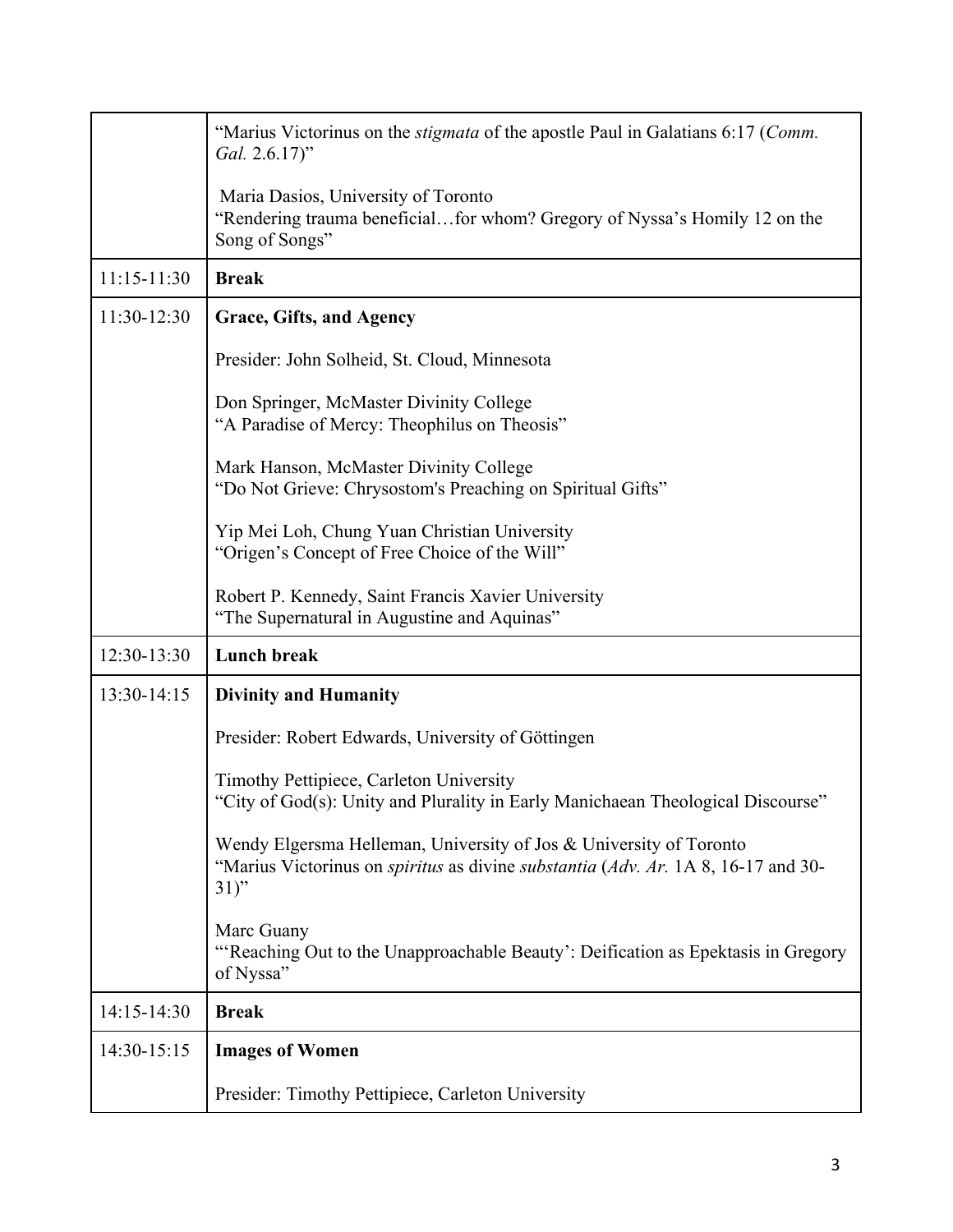| Mona Tokarek LaFosse, Martin Luther University College, Wilfrid Laurier<br>University                                  |
|------------------------------------------------------------------------------------------------------------------------|
| "Experiencing Paradox: Age and the Life Course in Hermas Visions 3.11-12"                                              |
| Pierre Cardinal, Institut de pastorale de l'Archidiocèse de Rimouski<br>"Narsaï et la réhabilitation de la Cananéenne" |
| Robert Kitchen, Regina, Saskatchewan<br>"Not Only About Mary: Syriac Metrical Homilies on Mary"                        |

**Tuesday, 31 May 2022**

| $10:00 - 10:15$ | Log-in, check system, informal greetings                                                                                                                           |
|-----------------|--------------------------------------------------------------------------------------------------------------------------------------------------------------------|
| $10:15 - 11:00$ | <b>Speech, Language, Discourse</b>                                                                                                                                 |
|                 | Presider: Heather Barkman, University of Manitoba                                                                                                                  |
|                 | Jared Secord, University of Calgary<br>"Who Was Agrippa Castor (Euseb. HE 4.7.5-8)? Onomastics, Barbarian Wisdom,<br>and the Development of Christian Heresiology" |
|                 | Naoki Kamimura, Tokyo Gakugei University<br>"Martyrdom in time of peace and the relation of Christian identities to <i>parrhesia</i> "                             |
|                 | Jimmy Chan, Carey Theological College<br>"Augustine's Theological Anthropology of Diuersitate Linguarum in De Civitate<br>Dei"                                     |
| 11:00-11:30     | <b>Break</b>                                                                                                                                                       |
| 11:30-12:30     | <b>Annual General Meeting</b>                                                                                                                                      |
| 12:30-13:30     | <b>Lunch break</b>                                                                                                                                                 |
| $13:30 - 15:15$ | *Joint Session with CSBS*                                                                                                                                          |
|                 | <b>Review Session of Tony Burke's New Testament Apocrypha: More Noncanonical</b><br>Scriptures (vol. 2)                                                            |
|                 | Chair: Danielle Baillargeon, University of Toronto                                                                                                                 |
|                 | Review: Ron Charles, University of Toronto                                                                                                                         |
|                 | Review: Sean Hannan, MacEwan University                                                                                                                            |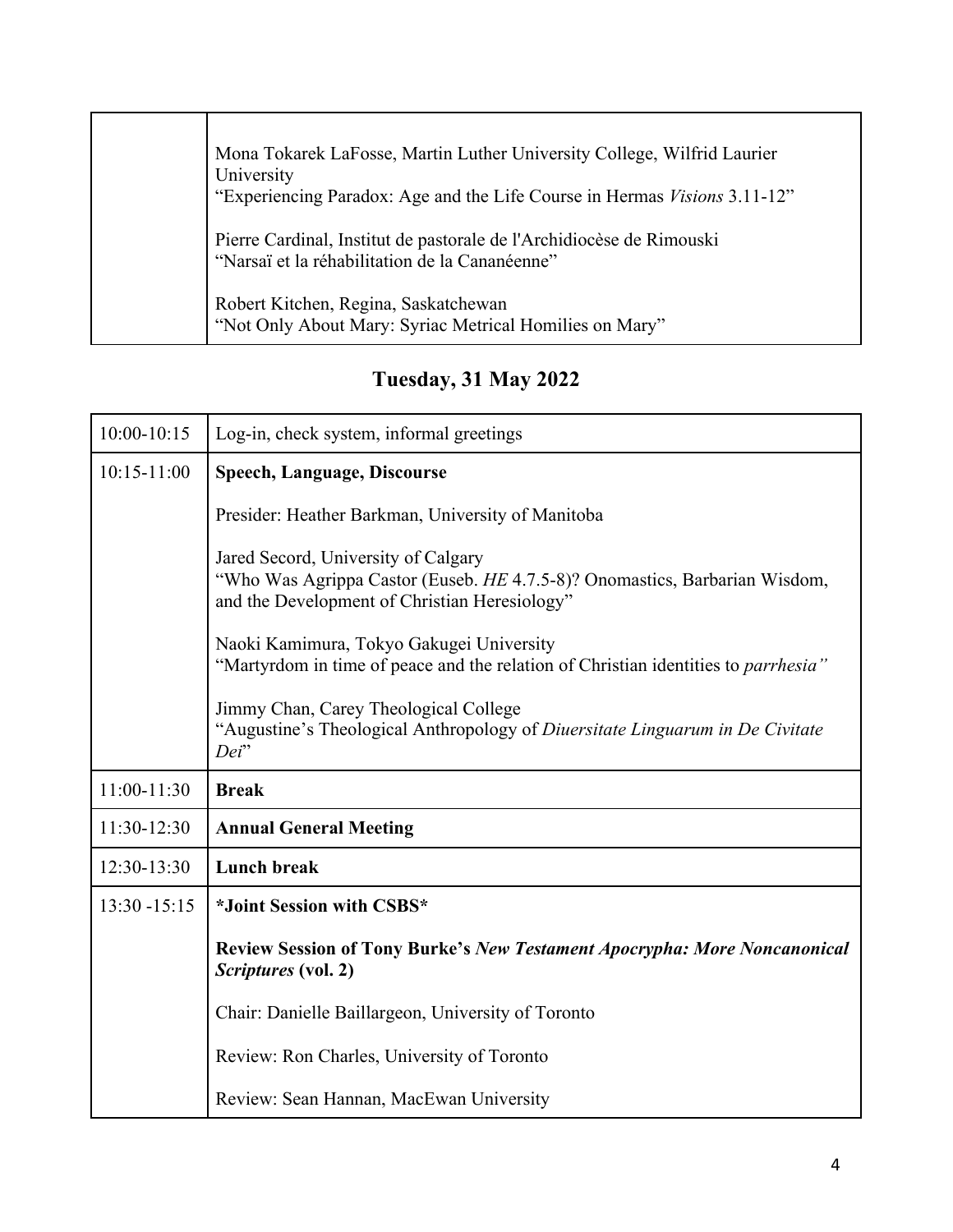| Review: Mona Tokarek LaFosse, Martin Luther University College, Wilfrid Laurier<br>University |
|-----------------------------------------------------------------------------------------------|
| Response: Tony Burke, York University                                                         |

# **Abstracts**

# **John Abad**

# **"Tertullian's** *De Patientia***: a Christian response to the dilemma of changing fortune and suffering"**

The *De Patientia* of Tertullian, written between 197 -206 C.E., provides important information how the author and the Christian community of Carthage navigated the circumstantial experience of Christians as liminal and persecuted group. In a seminal study of Tertullian's work, Fredouille (1984) contends that the African's work leans heavily on Stoicism and it produced a philosophical method reminiscent of the school, rather than uniquely Christian. Ayedze (2000) convincingly corrected the above conclusion by differentiating the rhetorical structure of the work from its content. My paper builds on this development. Although it is difficult to categorize the *De Patientia* under one genre – typical of Tertullian's early works, reading it through the lens of consolatio allows interesting association with Tertullian's apologetic oeuvre and their polysemous discourses. Like the Stoics, persecution and misfortune do not define a Christian; but since Christian patience is divine and true (16.1) human struggles find consolation to a reason enlightened by faith.

#### **Pierre Cardinal**

# **"Narsaï et la réhabilitation de la Cananéenne"**

Un épisode de l'Évangile montre une femme cananéenne priant Jésus de guérir sa fille (Mt 15,21-28). Après avoir ignoré ses cris, Jésus justifie son refus en lui rappelant son identité. La prise de parole de cette femme forcera ensuite l'admiration de Jésus qui accédera à sa demande. Narsaï chante l'audace de cette Cananéenne qui a su convaincre Jésus en dépassant sa condition, celle d'esclave en raison de la malédiction qui pesait sur la descendance de Cham (Gn 9,20-27). C'est un double renversement qui s'opère. Narsaï voit en elle une nouvelle Ève, en qui est aboli le statut d'esclave du péché qui était celui de l'humanité depuis la chute (Memra 33).

#### **Jimmy Chan**

# **"Augustine's Theological Anthropology of** *Diuersitate Linguarum* **in** *De Civitate Dei***"**

*De ciuitate Dei* (*ciu.)* is well known to be Augustine's theological treatise of two cities that are made by two loves. What is perhaps less established is a common characteristic of the two cities: they are both humans with diversity of languages (*diuersitate linguarum*)—by implication, cultures—who, despite their difference, need to communicate in order to achieve social peace (*ciu*. 19.7). This paper will explore the theological context of Augustine's anthropological interest in the diversity of language (*ciu*. 16.10, 16.11, 19.7): All people, Augustine asserts, are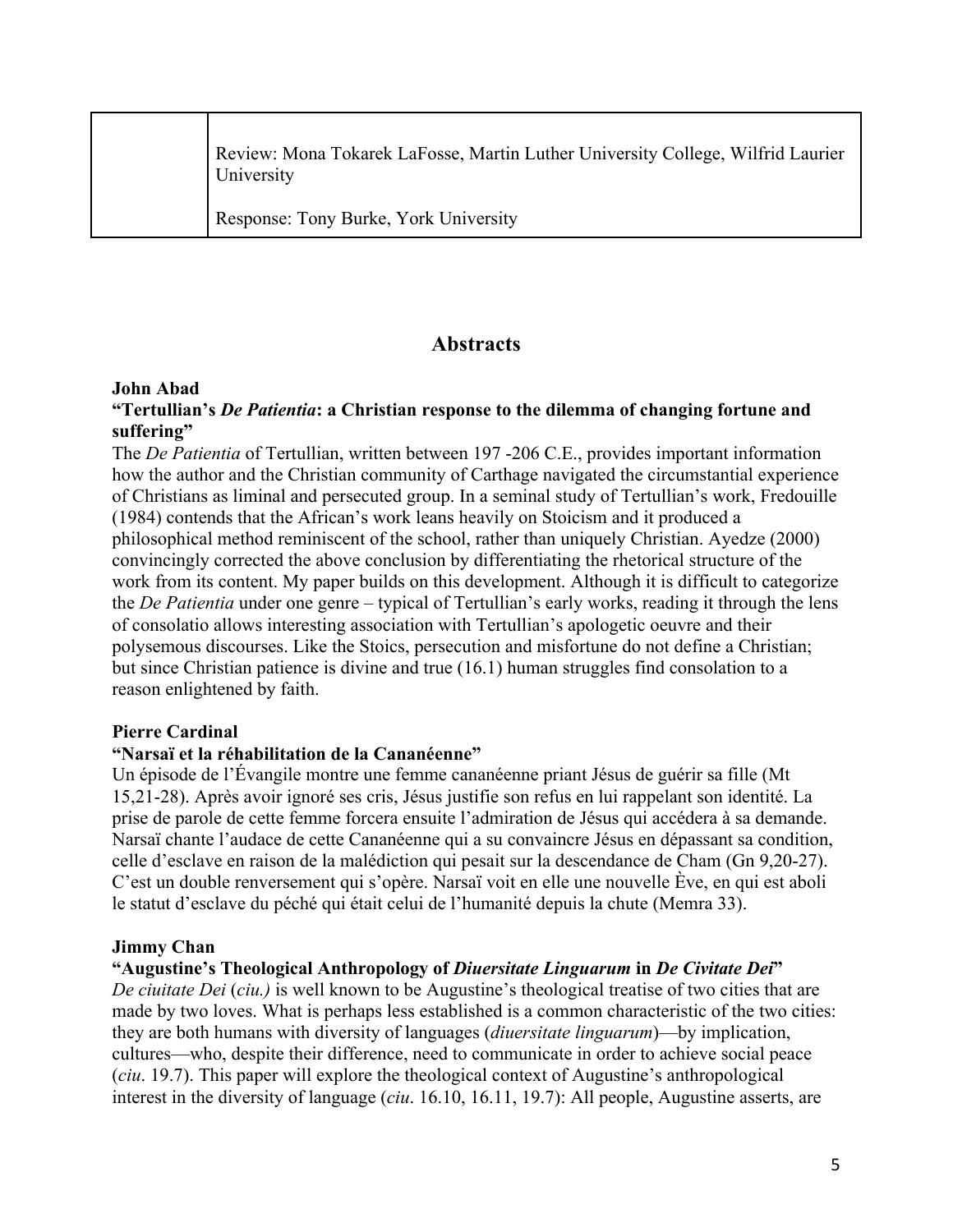created by God who "offers them diverse delights matching their own diversity" (21.6) and offers rewards "according to the diversity of their merits" (21.27). One can imply from Augustine's treatment of *diuersitate linguarum* that there is a common yearning of togetherness and opportunities of divine epiphany. Recognizing this will help us live in harmony with God and our neighbours.

# **Jimmy Chan**

# **"The Therapeutic Gospel for the Traumatic World:** *Stigmata domini Iesu Christi in corpore* **as the Crown of Victory"**

In Augustine's *Commentary to Galatians*, there is Paul's self-disclosure: "For I bear the marks of the Lord Jesus Christ in my body." I want to explore two insights on the therapeutic understanding of persona trauma. First of all, for Augustine's Paul, his past *turbulentas contentiones* are not *stigmata domini Iesu Christi* in and by themselves? What is the significance of this declaration? Second, Augustine recognizes Paul's fighting his *alios conflictus et certamina*. What is his battle and how does it relate to his *stigmata domini Iesu Christi in corpore*? In traumatic experiences, our hearts maybe troubled by the guilty feelings from the traumatic experiences ("Did I do something wrong to cause this?"). Paul is able to discern and repel anyone (or anything) to tempt him to revert to the accusation of the law, hence the declaration of *De cetero, inquit, laborem nemo mihi praestet*. I argue that, through interpreting the metaphorical sense of *ad coronam uictoriae proficiebant*, Augustine delivers a soteriological triumph in explaining Paul's proclamation of his hermeneutics of Christ's stigmata; it is through this soteriological lens that Augustine moves his interpretation of Galatians to the height by proclaiming *Gratia domini nostri Iesu Christi cum spiritu uestro, fratres, Amen*.

# **Maria Dasios**

# **"Rendering trauma beneficial…for whom? Gregory of Nyssa's Homily 12 on the Song of Songs"**

The verses Gregory examines in his Homily 12 on the Song of Songs culminate in terms Gregory characterizes as "repellent in their ordinary sense." In first-person perspective, they depict the female speaker of the Song being struck and wounded by the watchmen of the city's walls, who tear her veil away. Taken in its "plain sense," this is a scene of violence. Reading "anagogically," Gregory relies on Scriptural precedent to demonstrate how the "wound (τραῦμα) is an admirable thing," purifying the sufferer, occasioning revelation and progress in spiritual ascent, conferring protective benefits and healing. In Gregory's reading, the speaker of the song does not lament her wounds but rather exults in the blow that bestows them, as Paul does in Gal. 6:17. In this paper, I will survey some of the social and semiotic contexts useful for understanding Gregory's association of wounds with possession and protection and examine the power structures implied in the reversals he inherits from Paul and supports with his own exegesis. I close by asking some broader questions about the troubling ways Christian interpretive traditions (ancient and modern) have imagined and enacted pedagogy and protection as force.

# **Miriam DeCock**

**"The Early Christian Exegete as Ritual Healer: The Examples of Origen and Chrysostom"** In this paper, I will examine several case studies from the exegetical corpuses of Origen and Chrysostom in which they discuss scripture's intrinsic—and by implication, the pastoral exegete's—capacity to heal the Christian believer. In the case of Origen, I will examine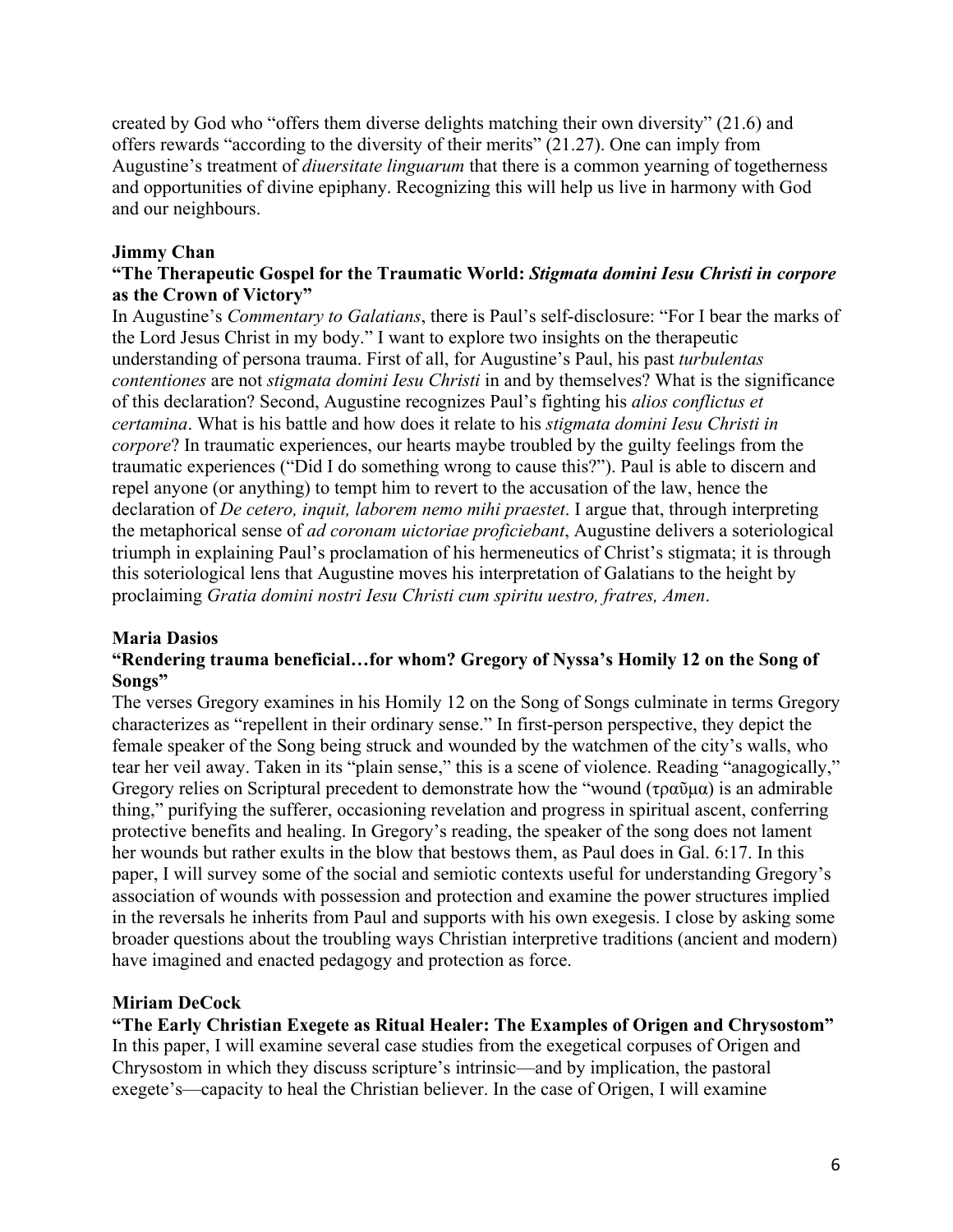Hom.Luke 1; Hom.Gen 16; Hom.Lev 8; and in Chrysostom's corpus, Hom.Jn 3 and 14. These passages I will analyze through the lens of "the ritual expert," developed in particular by Heidi Marx in her study of third-century philosophers' theurgical characteristics. Both Origen and Chrysostom, I argue, laid claim to similar healing capacities as they discerned the meaning of scripture for their respective audiences.

# **Marc Guany**

# **"Reaching Out to the Unapproachable Beauty": Deification as Epektasis in Gregory of Nyssa**

Deification permeates much of Gregory of Nyssa's thinking. His achievement in the doctrine of deification is seen to be one of the richest achievements among the Greek fathers. Perpetual progress lies at the heart of what it means to be deified. For Gregory, the creation of the human being according to the image and likeness of God is an imitation of the divine nature. This essay sheds light on Gregory's perception of deification as a process, as well as its different approaches such as the Christological – Pneumatological dimension of deification, the deification of the human body and nous, and deification and the knowledge and experience of God.

# **Mark Hanson**

# **"Do Not Grieve: Chrysostom's Preaching on Spiritual Gifts"**

In *Hom. 1 Cor* 29 John Chrysostom looks to encourage his audience because they have not received the same spiritual gifts that earlier generation of Christians had. To achieve this, Chrysostom shows that regardless of what gift is exchanged, each Christian receives a benefit from the Holy Spirit's gift-giving. Using a blend of stoic or Grecian cultural values on giftgiving and his own theological belief in the Holy Spirit's *synkatabasis*, this paper argues Chrysostom sees the Holy Spirit's goodwill in gift-giving as more important for forming a Christian mindset on this issue than the reception or use of any gift.

#### **Scott Harrower, Ridley College**

## **"Promoting recovery from trauma in third century Carthaginian martyr texts: an integrated scientific and historiographical approach"**

This paper argues that the composers of several third century Carthaginian hagiographies promoted behaviours and beliefs that were likely to generate recovery from trauma in communities that survived violent persecution. Drawing on Lewis Herman's psychiatric paradigms in her classic work, Trauma and Recovery, I focus on the composers' reframing of traumatic memories as an essential feature of the hagiographies in question. Such reframing may have positively contributed to trauma recovery and post traumatic growth in the surviving community. The works explored include The Passion of Perpetua and Felicity, Life of Cyprian, as well as Montanus, Lucius and their Companions.

#### **Paul Hartog**

# **"Martyrology and Axiology: Negotiating Sacrifice and Trauma through an Ordering of Values in the Apostolic Fathers"**

Scholars have increasingly used social-scientific paradigms to study martyrdom. This paper will take an axiological turn by examining how the Apostolic Fathers negotiated the sacrifice and trauma of martyrdom by appealing to an interpretive hierarchy of values. The investigation will focus upon the overt negotiation found in Ignatius of Antioch and the *Martyrdom of Polycarp*,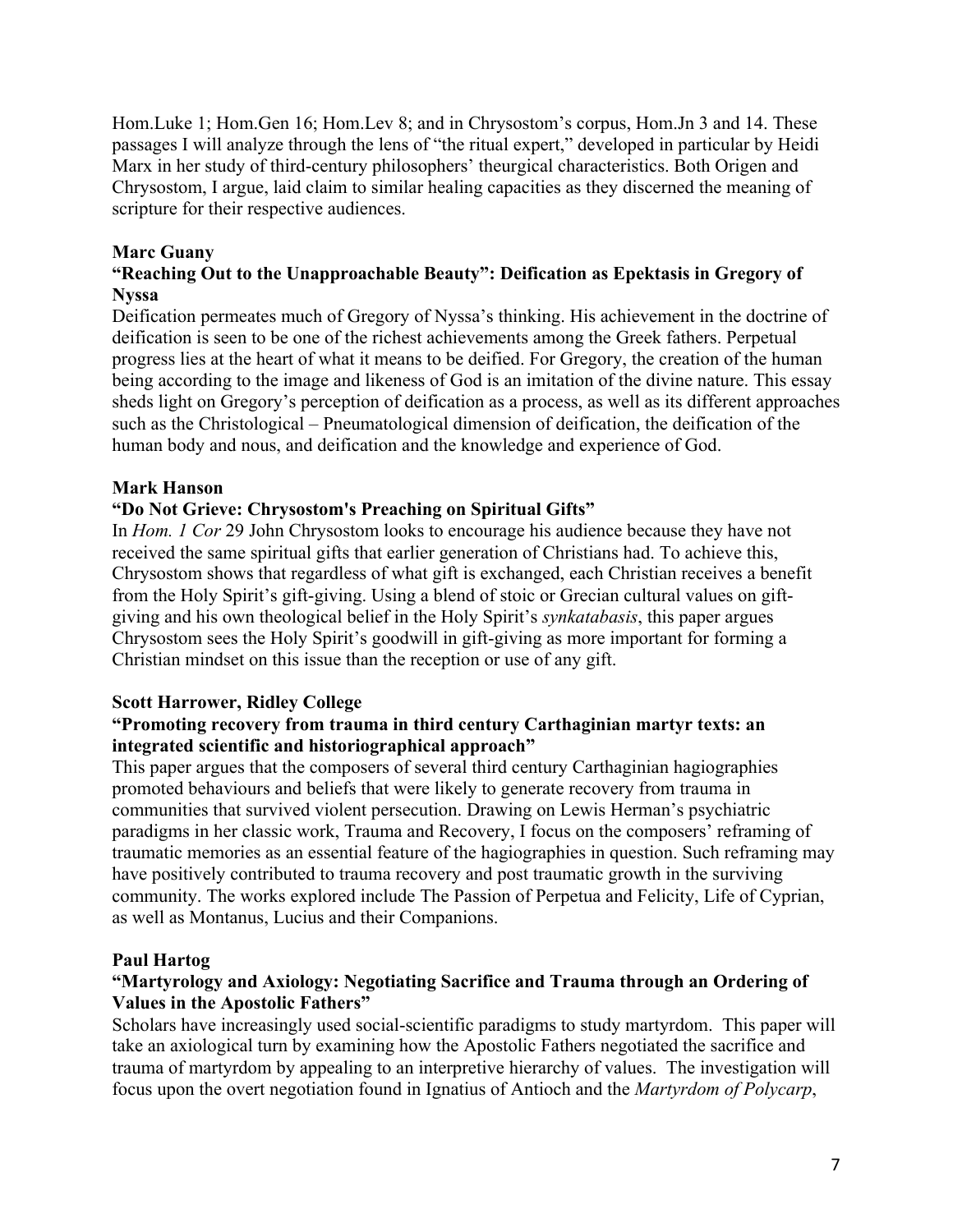revealing the "rationale" behind Ignatius' obsessive death-fixation while also expounding the desire to counter "voluntary martyrdom" in the *Mart.Pol*. Such a mindset of axiological patterns will also illuminate the associated value-ordering in texts not generally deemed "martyrological," such as *1-2 Clement*, *Hermas*, and *Diognetus*.

# **Wendy Elgersma Helleman**

# **"Marius Victorinus on** *spiritus* **as divine** *substantia* **(***Adv. Ar.***1A 8, 16-17 and 30-31)"**

While fourth century Greek theologians debated using *ousia* to express what united the three divine persons, Marius Victorinus relied on a tradition from Tertullian in using the Latin term *substantia* for what was shared. He could also turn to Tertullian in specifying *substantia* as *spiritus* (*Prax*. 26). This essay examines how successfully Victorinus addressed problematic aspects of that designation, not only Tertullian's subordinationism and binatarian approach on the trinity, but particularly the need to distinguish uncreated divine spirit from created spirit (angels, demons). On that issue, we briefly compare Victorinus with contemporaries like Cyril of Jerusalem (*Cat*. 16.13) and Didymus the Blind (*Sanct. Spir.* 61-73).

# **Wendy Elgersma Helleman**

## **"Marius Victorinus on the** *stigmata* **of the apostle Paul in Galatians 6:17 (***Comm. Gal.* **2.6.17)"**

Marius Victorinus' short note on Gal. 6:17 recognizes Paul referring to burdens he already carries as *stigmata Domini nostri Jesu Christi*. This term is explained with reference to the 'suffering' of Christ, especially on the cross (*passionem ... in cruce*). Victorinus further elaborates on Paul suffering with Christ, as serving Christ "in the mystery," and "suffering the mystery of Christ" (*ego passus sum, et in mysterio conservio Christo, mysterium Christi patior*). My contribution will briefly explore Victorinus' understanding of the critical terms: the *mysterium Christi*, and *stigmata* as a symbol of suffering.

# **Naoki Kamimura**

# **Martyrdom in time of peace and the relation of Christian identities to** *parrhesia*

The focus has already been shed on *parrhesia* within the field of patristic studies in the 1960s. For example, Giuseppe Scarpat (*Parrhesia: storia del termine e della sue traduzione in Latino*, 1964) attempted to define *parrhesia* from the emphasis on a 'frankness' that was formed through Christians' relationship to God. While the *parrhesia* was given to all by baptism, there was another *parrhesia* acquired through individual effort (Claudia Rapp, *Holy Bishops in Late Antiquity*, 2006: 268): the stories of Christian martyrs are highly stimulating because the parrhesia was useful, by which some individuals managed to oppose persecution and accept martyrdom. It is interesting to note that in the late fourth- and early fifth- centuries, the African people had been concerned about another type of martyrdom, that is, the 'deathbed (sickbed) martyr', the Christian who suffered illness without the aid of pagan remedies such as 'unlawful charms' (Augustine, *Sermon* 335D,3): he compares those gathered at the deathbed to 'flesh and blood […] raging against the holy martyrs.' In this paper, I shall focus on his sermons with the interest that these narratives are a tool in Augustine's support for a viable alternative to the martyrdom in time of peace, thereby arguing the significance of the frames of reference for *parrhesia*.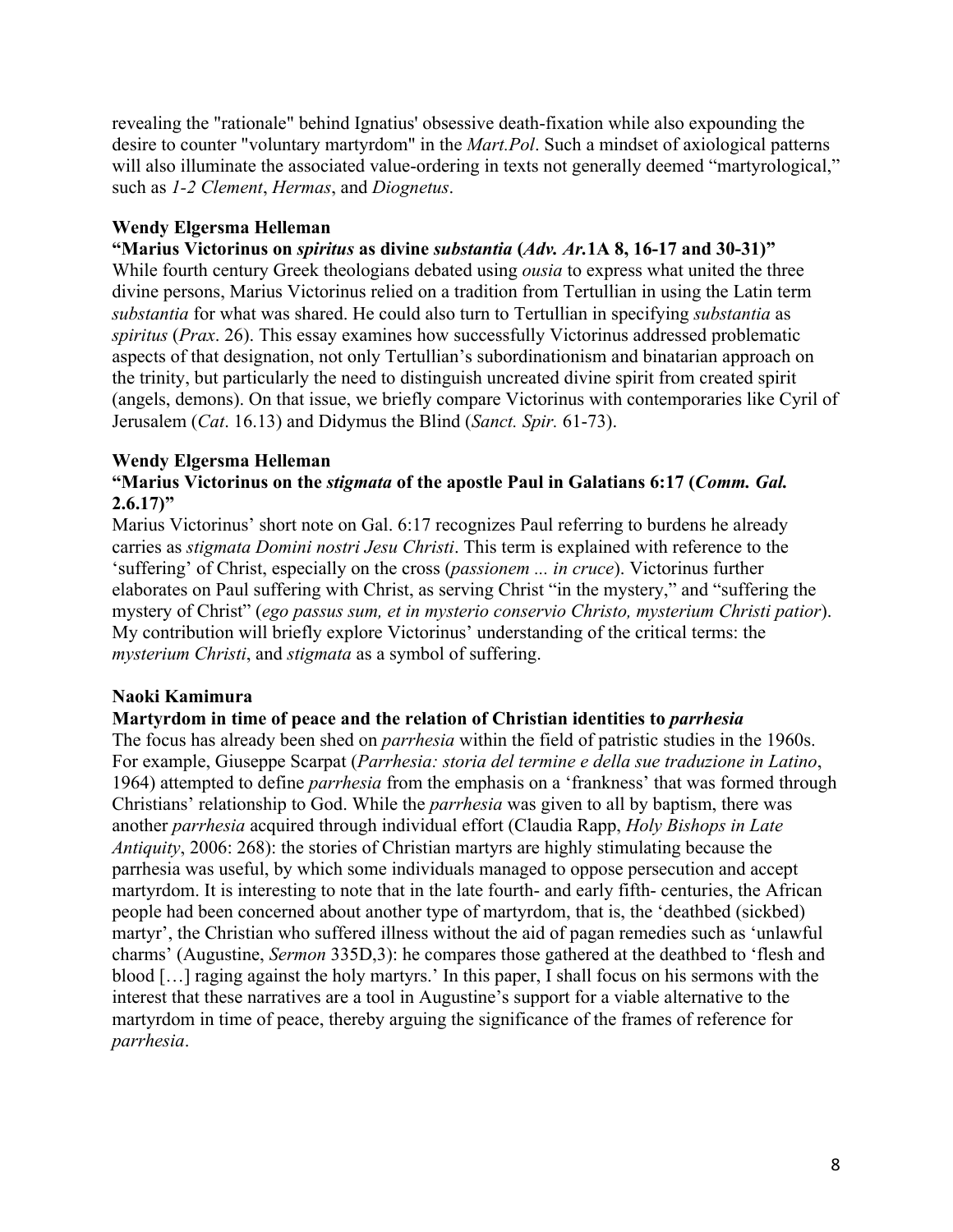#### **Robert P. Kennedy**

#### **The Supernatural in Augustine and Aquinas**

In his monumental work, Surnaturel (1946), Henri de Lubac delineated the history of the relationship between human nature and "supernature" from the Patristic age to modernity. He asserts that Augustine clearly uses the notion of the supernatural while also acknowledging that there were important developments in the understanding of the concept by the time of Aquinas. Although his main goal was to show the contrast between the medieval and modern conceptualizations of the relationship between the natural and the supernatural, de Lubac provides fertile ground for deeper research into the reasons for the differences between Augustine's and Aquinas's doctrines of human nature. This paper will focus on the theme of moral agency in these thinkers in the light of their views of the supernatural and will explore how recent developments in historical methodology might affect de Lubac's conclusions.

#### **Robert Kitchen**

#### **Not Only About Mary: Syriac Metrical Homilies on Mary**

Three metrical homilies about Mary by Jacob of Serugh (d. 521) have recently been recovered. While Jacob praises Mary, the homilies are not all about her, focusing upon other theological phenomena and institutions which Mary exemplified. The intermediary role she played in the paradox of the Incarnation is detailed, and how her perpetual virginity established the type for later monasticism. Isaac of Antioch's (fl. 485) short poetic homily has Mary describing her role in the Incarnation as the proof for the Miaphysite (One United Nature) confession of Christ.

#### **Yip Mei Lo**

#### **Origen's Concept of Free Choice of the Will**

No other philosophers quoted Plato so often as Origen, the founder of philosophical theology through his synthesis of philosophy with Biblical exegesis. Contra Celsum II, 16, informs us about Plato's myth in Republic X, where Plato narrates the fate of man and his choice. In First Principle Book III, 1, Origen inquires into the main principles of Christian faith for salvation: 'eph' hêmin' (within our own power), 'to thelein' (the will) and 'autexousion' (selfdetermination). In this article I discuss Origen's concept of the will in terms of Plato's Republic X and Laws X.

#### **Mona Tokarek LaFosse**

#### **Experiencing Paradox: Age and the Life Course in Hermas** *Visions* **3.11-12**

The Shepherd of Hermas was meant to be heard, imagined, and experienced repeatedly in the context of community—not read from a logical, linear, individualistic perspective. This experience of the text may be evident in the embodied imagery found in the explanation of the three forms (μορφή) of the Woman Church (3.11-12). The explanation of each form reflects a paradox associated the ancient Mediterranean life course. The ultimate paradox is the image of the reversal of the life course itself, conveying a communal sense of renewal and stability (3.13.4). The religious experience of this text was meant to persuade the audience to choose the inner change of *metanoia* that ideally resulted in generosity and unity in the community, thus transforming religious experiences into tangible ones—not once, but over and over again.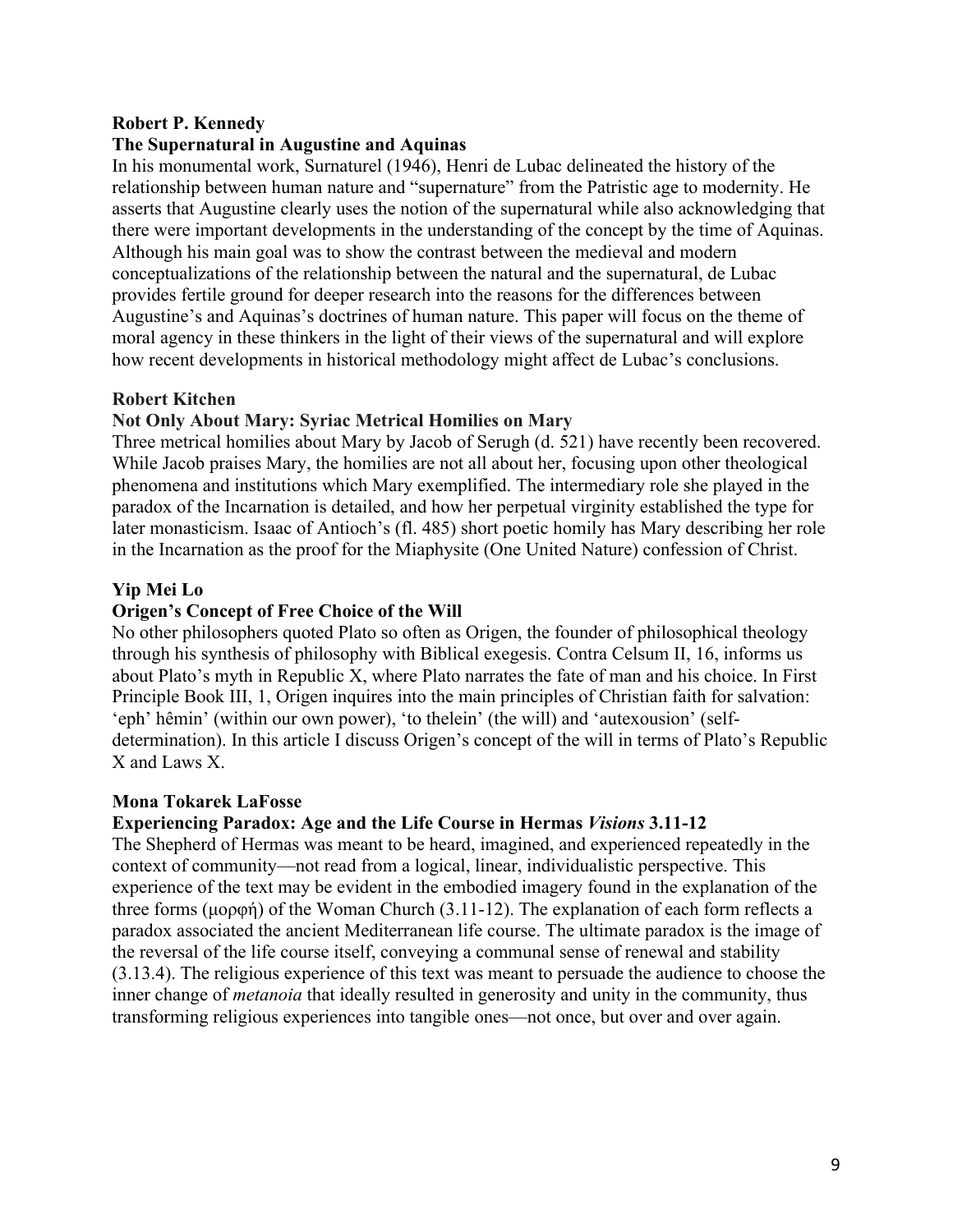# **Steven Muir Trauma in Galatians 6:17**

In Galatians 6:17, Paul boldly states, "I bear on my body the marks of Christ." This statement, in typically Pauline fashion, inverts conventions and makes an honor claim out of trauma. It is similar to Paul's hardship statements in 2 Corinthians. Paul identifies with the sufferings of Christ and asserts his status as a slave of Christ. Here we see a rare personal glimpse into Paul, even though it also is powerful rhetoric.

# **Timothy Pettipiece**

# **City of God(s): Unity and Plurality in Early Manichaean Theological Discourse**

While Manichaean teachings are famous for their dualistic cosmological basis, Manichaean theological discourse does not fit neatly into established categories. Even though early Manichaean texts regularly refer to the ruler of the light-realm as "God," the heavenly realm is also said to be populated by a multiplicity of "gods" and divine beings. At the same time, Manichaean authors also employed a variety of trinitarian concepts and formulas. This paper examines the complex and polyvalent way in which Manichaeans conceptualized divinity, in order to arrive at a more nuanced understanding of their theological frame of reference.

# **Jared Secord**

# **Who Was Agrippa Castor (Euseb.** *HE* **4.7.5-8)? Onomastics, Barbarian Wisdom, and the Development of Christian Heresiology**

In this paper, I re-examine the life and work of Agrippa Castor, an early heresiologist mentioned briefly by Eusebius. I use onomastic methods in the paper's first part to attempt to provide a date and context for Agrippa, suggesting that he was not necessarily from Palestine, as previous scholars have assumed. In the paper's second part, I contextualize Agrippa's work within the intellectual culture of the second century. I argue that his lost refutation of Basilides displays two characteristic features of the second century: a display of encyclopedic erudition, and engagement with a prevailing debate concerning the relationship of Greek and barbarian culture.

# **Don Springer**

# **A Paradise of Mercy: Theophilus on Theosis**

*Ad Autolycus*, Theophilus' sole surviving treatise, is a text replete with significant, yet inchoate theological reflections. Among the notable contributions of this text are two subtle allusions to a doctrine of theosis. As is characteristic for the apologists of the second century, these emerging ideas of becoming like God are focussed more on process than product. There is more a concern for the journey to the divine, rather than on the more mystical or ontological discussions that emerge in later writers. In this essay I will explore the role that divine grace places in Theophilus' understanding of theosis. I argue that, although *To Autolycus* is largely dominated by a concern for a righteous obedience that leads to salvation, the grace of God is nevertheless critical in Theophilus understanding of theosis. In his view, grace becomes the new Paradise, enabling humanity to engage the path that leads to God.